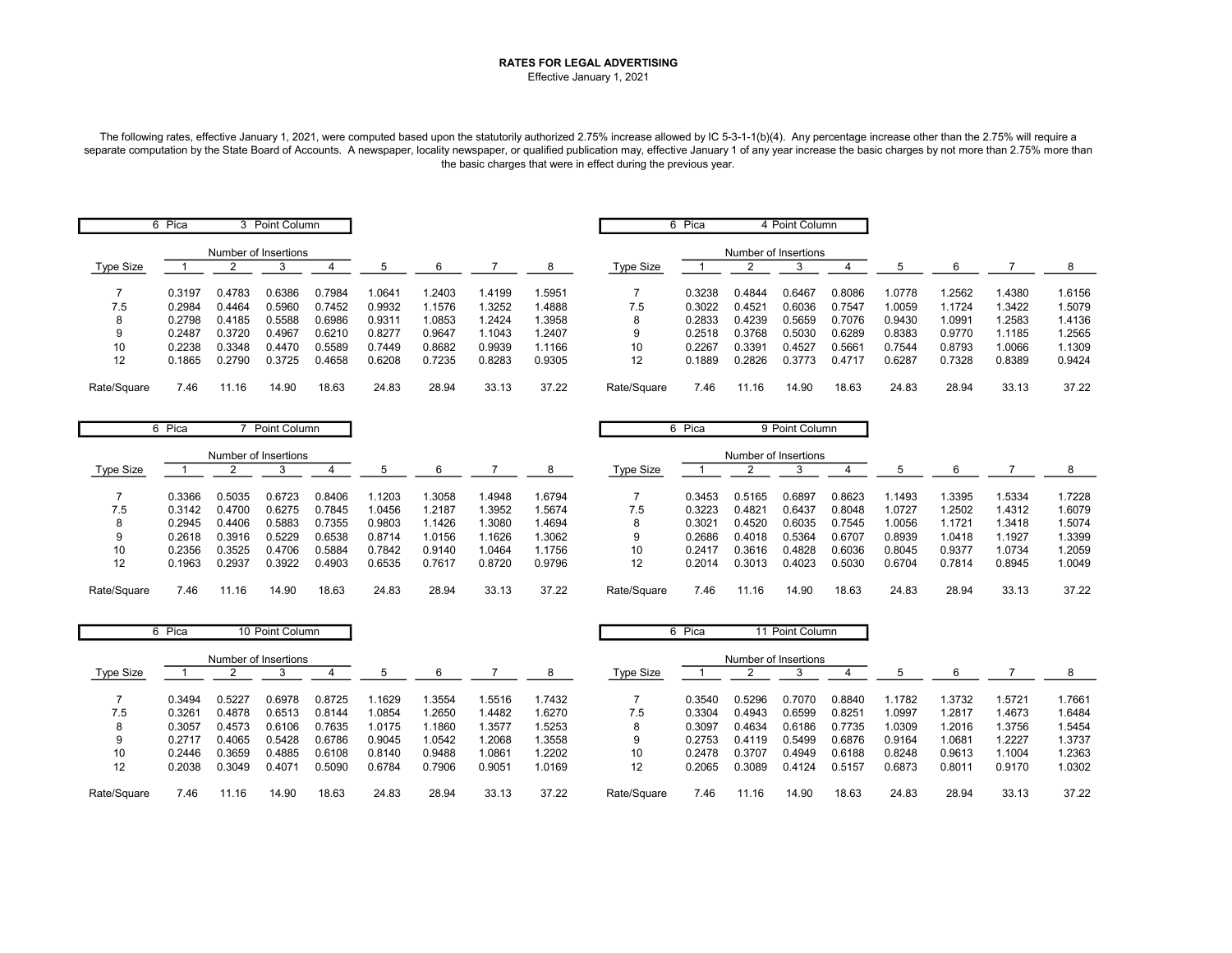|                   | Pica   |                      | 0 Point Column |        |        |        |        |        |             | Pica   |        | 2 Point Column       |        |        |        |        |        |
|-------------------|--------|----------------------|----------------|--------|--------|--------|--------|--------|-------------|--------|--------|----------------------|--------|--------|--------|--------|--------|
|                   |        | Number of Insertions |                |        |        |        |        |        |             |        |        | Number of Insertions |        |        |        |        |        |
| Type Size         |        |                      |                |        | 5      | 6      |        | 8      | Type Size   |        |        |                      |        | b      | 6      |        | 8      |
|                   | 0.358' | 0.5357               | 0.7152         | 0.8942 | .1918  | .3891  | .5902  | 1.7866 |             | 0.3668 | 0.5487 | 0.7326               | 0.9160 | .2208  | .4229  | 1.6289 | 1.8299 |
| 7.5               | 0.3342 | 0.5000               | 0.6675         | 0.8346 | 1.1124 | .2965  | 1.4842 | 1.6675 | 7.5         | 0.3423 | 0.5121 | 0.6837               | 0.8549 | 1.1394 | .3280  | 1.5203 | 1.7080 |
| 8                 | 0.3133 | 0.4687               | 0.6258         | 0.7825 | 1.0429 | .2155  | .3915  | 1.5632 |             | 0.3209 | 0.4801 | 0.6410               | 0.8015 | 1.0682 | .2450  | 1.4253 | 1.6012 |
| 9                 | 0.2785 | 0.4166               | 0.5563         | 0.6955 | 0.9270 | 1.0804 | .2369  | 1.3895 |             | 0.2853 | 0.4268 | 0.5698               | 0.7124 | 0.9495 | .1067  | 1.2669 | 1.4233 |
| 10                | 0.2507 | 0.3750               | 0.5006         | 0.6260 | 0.8343 | 0.9724 | 1.1132 | 1.2506 | 10          | 0.2567 | 0.3841 | 0.5128               | 0.6412 | 0.8545 | 0.9960 | 1.1402 | 1.2810 |
| $12 \overline{ }$ | 0.2089 | 0.3125               | 0.4172         | 0.5216 | 0.6952 | 0.8103 | 0.9276 | 1.0422 | 12          | 0.2140 | 0.3201 | 0.4273               | 0.5343 | 0.7121 | 0.8300 | 0.9502 | 1.0675 |
| Rate/Square       | 7.46   | 11.16                | 14.90          | 18.63  | 24.83  | 28.94  | 33.13  | 37.22  | Rate/Square | 7.46   | 1.16   | 14.90                | 18.63  | 24.83  | 28.94  | 33.13  | 37.22  |

|             | Pica   |        | 6 Point Column       |        |        |        |        |        |                  | 8 Pica |                      | 3 Point Column |        |        |        |        |        |
|-------------|--------|--------|----------------------|--------|--------|--------|--------|--------|------------------|--------|----------------------|----------------|--------|--------|--------|--------|--------|
|             |        |        | Number of Insertions |        |        |        |        |        |                  |        | Number of Insertions |                |        |        |        |        |        |
| Type Size   |        |        |                      |        |        | 6      |        | 8      | <b>Type Size</b> |        |                      |                |        |        | ĥ      |        |        |
|             | 0.3837 | 0.5739 | 0.7663               | 0.9581 | 1.2770 | .4883  | .7038  | 1.9142 |                  | 0.4220 | 0.6313               | 0.8429         | 1.0539 | 1.4047 | .6372  | 1.8742 | 2.1056 |
| 7.5         | 0.3581 | 0.5357 | 0.7152               | 0.8942 | 1.1918 | .3891  | .5902  | 1.7866 | 7.5              | 0.3939 | 0.5892               | 0.7867         | 0.9837 | 1.3110 | .5280  | 1.7493 | 1.9652 |
| 8           | 0.3357 | 0.5022 | 0.6705               | 0.8384 | 1.1174 | .3023  | .4909  | 1.6749 |                  | 0.3693 | 0.5524               | 0.7376         | 0.9222 | 1.2291 | .4325  | 1.6399 | 1.8424 |
| 9           | 0.2984 | 0.4464 | 0.5960               | 0.7452 | 0.9932 | .1576  | .3252  | 1.4888 | 9                | 0.3282 | 0.4910               | 0.6556         | 0.8197 | 1.0925 | .2734  | 1.4577 | 1.6377 |
| 10          | 0.2686 | 0.4018 | 0.5364               | 0.6707 | 0.8939 | .0418  | .1927  | 1.3399 | 10               | 0.2954 | 0.4419               | 0.5900         | 0.7377 | 0.9833 | .1460  | 1.3119 | 1.4739 |
| 12          | 0.2238 | 0.3348 | 0.4470               | 0.5589 | 0.7449 | 0.8682 | 0.9939 | 1.1166 | 12               | 0.2462 | 0.3683               | 0.491          | 0.6148 | 0.8194 | 0.9550 | 1.0933 | 1.2283 |
|             |        |        |                      |        |        |        |        |        |                  |        |                      |                |        |        |        |        |        |
| Rate/Square | 7.46   | 11.16  | 14.90                | 18.63  | 24.83  | 28.94  | 33.13  | 37.22  | Rate/Square      | 7.46   | 11.16                | 14.90          | 18.63  | 24.83  | 28.94  | 33.13  | 37.22  |

|             | Pica<br>o |        | 5 Point Column       |        |        |        |        |        |             | Pica   |                      | 6 Point Column |        |        |        |        |        |
|-------------|-----------|--------|----------------------|--------|--------|--------|--------|--------|-------------|--------|----------------------|----------------|--------|--------|--------|--------|--------|
| Type Size   |           |        | Number of Insertions |        | b      |        |        | 8      | Type Size   |        | Number of Insertions |                |        |        |        |        |        |
|             | 0.4307    | 0.6443 | 0.8603               | .0756  | .4336  | .6709  | .9128  | 2.1490 |             | 0.4348 | 0.6505               | 0.8685         | .0859  | 1.4472 | .6868  | 1.9310 | 2.1694 |
| 7.5         | 0.4020    | 0.6014 | 0.8029               | .0039  | 1.3380 | .5595  | .7853  | 2.0057 | 7.5         | 0.4058 | 0.6071               | 0.8106         | 1.0135 | .3508  | .5743  | 1.8023 | 2.0248 |
| 8           | 0.3769    | 0.5638 | 0.7527               | 0.9412 | .2544  | .4620  | .6737  | .8804  | 8           | 0.3805 | 0.5692               | 0.7599         | 0.9501 | .2663  | .4759  | 1.6896 | 1.8982 |
| 9           | 0.3350    | 0.5012 | 0.6691               | 0.8366 | .1150  | .2996  | .4878  | .6714  |             | 0.3382 | 0.5059               | 0.6755         | 0.8446 | .1256  | .3119  | 1.5019 | 1.6873 |
| 10          | 0.3015    | 0.4510 | 0.6022               | 0.7530 | 1.0035 | .1696  | .3390  | .5043  | 10          | 0.3044 | 0.4553               | 0.6079         | 0.7601 | 1.0131 | .1808  | 1.3517 | 1.5186 |
| 12          | 0.2513    | 0.3759 | 0.5018               | 0.6275 | 0.8363 | 0.9747 | r.1158 | .2536  | 12          | 0.2536 | 0.3794               | 0.5066         | 0.6334 | 0.8442 | 0.9840 | l.1264 | 1.2655 |
| Rate/Square | 7.46      | 11.16  | 14.90                | 18.63  | 24.83  | 28.94  | 33.13  | 37.22  | Rate/Square | 7.46   | 1.16                 | 14.90          | 18.63  | 24.83  | 28.94  | 33.13  | 37.22  |

|             | 9 Pica |        | 0 Point Column       |        |        |        |        |        |                  | 9 Pica |                      | 2 Point Column |        |        |       |        |        |
|-------------|--------|--------|----------------------|--------|--------|--------|--------|--------|------------------|--------|----------------------|----------------|--------|--------|-------|--------|--------|
|             |        |        | Number of Insertions |        |        |        |        |        |                  |        | Number of Insertions |                |        |        |       |        |        |
| Type Size   |        |        |                      |        |        | 6      |        |        | <b>Type Size</b> |        |                      |                |        |        |       |        |        |
|             | 0.4604 | 0.6887 | 0.9195               | .1497  | .5324  | .7860  | 2.0446 | 2.2970 |                  | 0.4691 | J.7017               | 0.9369         | .1715  | .5613  | .8197 | 2.0832 | 2.3404 |
| 7.5         | 0.4297 | 0.6428 | 0.8582               | 1.0731 | .4302  | 1.6669 | 1.9083 | 2.1439 | 7.5              | 0.4378 | 0.6550               | 0.8745         | .0934  | .4572  | .6984 | 1.9443 | 2.1844 |
| 8           | 0.4028 | 0.6026 | 0.8046               | .0060  | .3408  | .5628  | 1.7890 | 2.0099 | 8                | 0.4104 | 0.6140               | 0.8198         | .0250  | .3661  | .5923 | 1.8228 | 2.0478 |
|             | 0.3581 | 0.5357 | 0.7152               | 0.8942 | .1918  | .3891  | 1.5902 | 1.7866 | 9                | 0.3648 | 0.5458               | 0.7287         | 0.9111 | .2144  | .4154 | 1.6203 | 1.8203 |
| 10          | 0.3223 | 0.4821 | 0.6437               | 0.8048 | 1.0727 | .2502  | 1.4312 | 1.6079 | 10               | 0.3284 | 1.4912               | 0.6558         | 0.8200 | .0929  | .2738 | 1.4583 | 1.6383 |
| 12          | 0.2686 | 0.4018 | 0.5364               | 0.6707 | 0.8939 | 1.0418 | 1.1927 | 1.3399 | 12               | 0.2736 | 0.4093               | 0.5465         | 0.6833 | 0.9108 | .0615 | 1.2152 | 1.3652 |
| Rate/Square | 7.46   | 11.16  | 14.90                | 18.63  | 24.83  | 28.94  | 33.13  | 37.22  | Rate/Square      | 7.46   | 11.16                | 14.90          | 18.63  | 24.83  | 28.94 | 33.13  | 37.22  |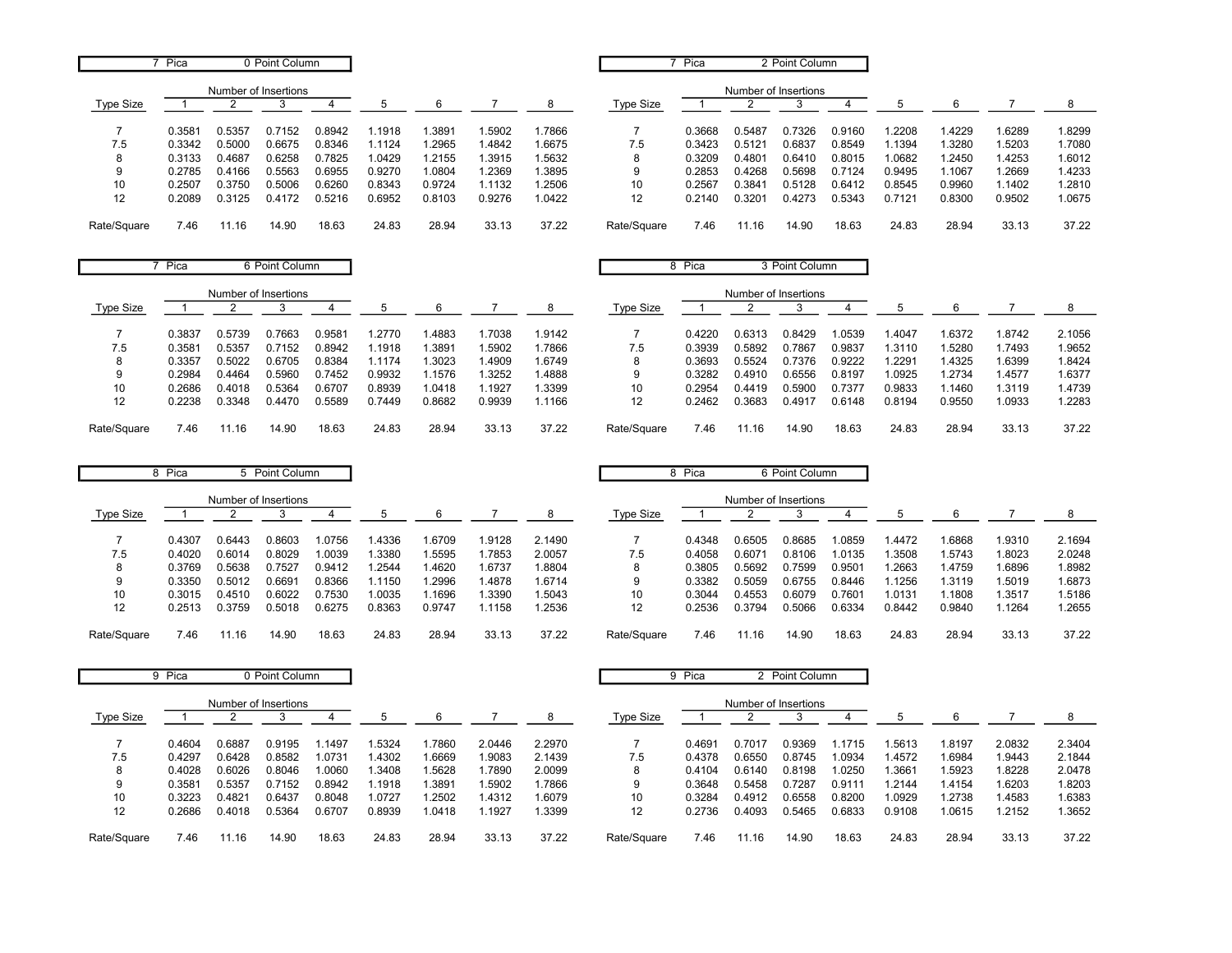|             | 9 Pica |                      | 4 Point Column |        |        |        |        |        |             | 9 Pica |                      | 5 Point Column |        |        |        |        |        |
|-------------|--------|----------------------|----------------|--------|--------|--------|--------|--------|-------------|--------|----------------------|----------------|--------|--------|--------|--------|--------|
|             |        | Number of Insertions |                |        |        |        |        |        |             |        | Number of Insertions |                |        |        |        |        |        |
| Type Size   |        |                      |                |        | 5      | 6      |        | 8      | Type Size   |        |                      |                |        | -5     | 6      |        |        |
|             | 0.4773 | 0.7140               | 0.9533         | .1919  | .5886  | 1.8515 | 2.1196 | 2.3812 |             | 0.4819 | 0.7209               | 0.9625         | .2034  | 1.6039 | 1.8694 | 2.1400 | 2.4042 |
| 7.5         | 0.4455 | 0.6664               | 0.8897         | .1124  | .4826  | 1.7281 | 1.9783 | 2.2225 | 7.5         | 0.4497 | 0.6728               | 0.8983         | .1232  | .4970  | 1.7447 | 1.9973 | 2.2439 |
| 8           | 0.4176 | 0.6247               | 0.834'         | 1.0429 | .3900  | 1.6201 | 1.8546 | 2.0836 | ŏ           | 0.4216 | 0.6308               | 0.8421         | .0530  | 1.4034 | 1.6357 | 1.8725 | 2.1037 |
| 9           | 0.3712 | 0.5553               | 0.7414         | 0.9270 | 1.2355 | 1.4401 | 1.6485 | 1.8521 | 9           | 0.3748 | 0.5607               | 0.7486         | 0.9360 | 1.2475 | 1.4539 | 1.6645 | 1.8699 |
| 10          | 0.3341 | 0.4998               | 0.6673         | 0.8343 | 1.1120 | 1.2960 | 1.4837 | 1.6669 | 10          | 0.3373 | 0.5046               | 0.6737         | 0.8424 | .1227  | 1.3086 | .4980  | 1.6829 |
| 12          | 0.2784 | 0.4165               | 0.5561         | 0.6953 | 0.9267 | 1.0800 | 1.2364 | .3891  | 12          | 0.2811 | 0.4205               | 0.5614         | 0.7020 | 0.9356 | 1.0905 | .2483  | 1.4024 |
| Rate/Square | 7.46   | 11.16                | 14.90          | 18.63  | 24.83  | 28.94  | 33.13  | 37.22  | Rate/Square | 7.46   | 11.16                | 14.90          | 18.63  | 24.83  | 28.94  | 33.13  | 37.22  |

| 9           | Pica   |        | 6 Point Column       |        |        |       |        |        | 9           | Pica   |                      | 8 Point Column |        |        |        |        |        |
|-------------|--------|--------|----------------------|--------|--------|-------|--------|--------|-------------|--------|----------------------|----------------|--------|--------|--------|--------|--------|
|             |        |        | Number of Insertions |        |        |       |        |        |             |        | Number of Insertions |                |        |        |        |        |        |
| Type Size   |        |        |                      |        |        | 6     |        | 8      | Type Size   |        |                      |                |        |        | 6      |        |        |
|             | 0.4860 | 0.7270 | 0.9706               | .2136  | 1.6175 | .8852 | 2.1582 | 2.4246 |             | 0.4947 | 0.7400               | 0.9880         | .2353  | 1.6464 | 1.9190 | 2.1968 | 2.4680 |
| 7.5         | 0.4536 | 0.6785 | 0.9059               | 1.1327 | 1.5097 | .7596 | 2.0143 | 2.2630 | 7.5         | 0.4617 | 0.6907               | 0.9221         | .1530  | 1.5367 | .7910  | 2.0503 | 2.3035 |
|             | 0.4252 | 0.6361 | 0.8493               | 1.0619 | 1.4153 | .6496 | 1.8884 | 2.1215 | 8           | 0.4328 | 0.6475               | 0.8645         | 1.0809 | .4406  | 1.6791 | .9222  | 2.1595 |
| 9           | 0.3780 | 0.5654 | 0.7549               | 0.9439 | 1.2581 | .4663 | 1.6786 | .8858  | 9           | 0.3847 | 0.5756               | 0.7684         | 0.9608 | 1.2806 | .4925  | .7086  | 1.9196 |
| 10          | 0.3402 | 0.5089 | 0.6794               | 0.8495 | i.1322 | .3197 | 1.5107 | .6972  | 10          | 0.3463 | 0.5180               | 0.6916         | 0.8647 | 1.1525 | .3433  | .5378  | 1.7276 |
| 12          | 0.2835 | 0.4241 | 0.5662               | 0.7079 | 0.9435 | .0997 | 1.2589 | 1.4144 | 12          | 0.2886 | 0.4317               | 0.5763         | 0.7206 | 0.9604 | l.1194 | .2815  | 1.4397 |
| Rate/Square | 7.46   | 11.16  | 14.90                | 18.63  | 24.83  | 28.94 | 33.13  | 37.22  | Rate/Square | 7.46   | 11.16                | 14.90          | 18.63  | 24.83  | 28.94  | 33.13  | 37.22  |

|                  | 9 Pica |        | 9 Point Column       |        |        |       |        |        |             | Pica   |                      | 10 Point Column |        |        |        |        |        |
|------------------|--------|--------|----------------------|--------|--------|-------|--------|--------|-------------|--------|----------------------|-----------------|--------|--------|--------|--------|--------|
|                  |        |        | Number of Insertions |        |        |       |        |        |             |        | Number of Insertions |                 |        |        |        |        |        |
| <b>Type Size</b> |        |        |                      |        |        |       |        |        | Type Size   |        |                      |                 |        |        | 6      |        |        |
|                  | 0.4988 | 0.7461 | 0.9962               | .2455  | .6601  | .9348 | 2.2150 | 2.4884 |             | 0.5028 | 0.7522               | 1.0043          | .2558  | .6737  | .9507  | 2.2332 | 2.5088 |
| 7.5              | 0.4655 | 0.6964 | 0.9298               | .1625  | .5494  | .8059 | 2.0673 | 2.3225 | 7.5         | 0.4693 | 0.7021               | 0.9374          | .1721  | .5621  | 1.8207 | 2.0843 | 2.3416 |
| 8                | 0.4364 | 0.6529 | 0.8717               | .0899  | .4526  | .6930 | .9381  | 2.1774 |             | 0.4400 | 0.6582               | 0.8788          | 1.0988 | .4645  | .7069  | .9540  | 2.1952 |
| 9                | 0.3879 | 0.5803 | 0.7748               | 0.9688 | .2912  | .5049 | .7228  | 1.9354 | g           | 0.391  | 0.5851               | 0.7812          | 0.9767 | .3018  | 1.5172 | .7369  | 1.9513 |
| 10               | 0.3491 | 0.5223 | 0.6973               | 0.8719 | .1620  | .3544 | .5505  | 1.7419 | 10          | 0.3520 | 0.5266               | 0.7030          | 0.8790 | 1.1716 | .3655  | .5632  | 1.7562 |
| 12               | 0.2909 | 0.4352 | $0.581^{\circ}$      | 0.7266 | 0.9684 | .1287 | .2921  | 1.4516 | 12          | 0.2933 | 0.4388               | 0.5859          | 0.7325 | 0.9763 | 1379ء  | .3027  | 1.4635 |
| Rate/Square      | 7.46   | 11.16  | 14.90                | 18.63  | 24.83  | 28.94 | 33.13  | 37.22  | Rate/Square | 7.46   | 1.16                 | 14.90           | 18.63  | 24.83  | 28.94  | 33.13  | 37.22  |

|             | 9 Pica |                      | 11 Point Column |        |        |        |        |        |                  | 10 Pica |                      | 0 Point Column |        |        |        |        |        |
|-------------|--------|----------------------|-----------------|--------|--------|--------|--------|--------|------------------|---------|----------------------|----------------|--------|--------|--------|--------|--------|
|             |        | Number of Insertions |                 |        |        |        |        |        |                  |         | Number of Insertions |                |        |        |        |        |        |
| Type Size   |        |                      |                 |        |        | 6      |        |        | <b>Type Size</b> |         |                      |                |        |        | 6      |        |        |
|             | 0.5075 | 0.7591               | 1.0135          | 1.2673 | 1.6890 | 1.9686 | 2.2536 | 2.5318 |                  | 0.5115  | 0.7653               | .0217          | .2775  | .7026  | Ⅰ.9845 | 2.2718 | 2.5522 |
| 7.5         | 0.4736 | 0.7085               | 0.9460          | 1.1828 | .5764  | 1.8373 | 2.1034 | 2.3630 | 7.5              | 0.4774  | 0.7142               | 0.9536         | .1923  | .5891  | .8522  | 2.1203 | 2.3821 |
| 8           | 0.4440 | 0.6642               | 0.8868          | 1.1089 | 1.4779 | .7225  | 1.9719 | 2.2153 | 8                | 0.4476  | 0.6696               | 0.8940         | 1.1178 | .4898  | 1.7364 | 1.9878 | 2.2332 |
| 9           | 0.3947 | 0.5904               | 0.7883          | 0.9857 | 1.3137 | 1.5311 | .7528  | 1.9692 | 9                | 0.3979  | 0.5952               | 0.7947         | 0.9936 | .3243  | .5435  | 1.7669 | 1.9851 |
| 10          | 0.3552 | 0.5314               | 0.7095          | 0.8871 | 1.1823 | 1.3780 | .5775  | 1.7723 | 10               | 0.358'  | 0.5357               | 0.7152         | 0.8942 | .1918  | .3891  | 1.5902 | .7866  |
| 12          | 0.2960 | 0.4428               | 0.5912          | 0.7392 | 0.9853 | .1483  | .3146  | 1.4769 | 12               | 0.2984  | 0.4464               | 0.5960         | 0.7452 | 0.9932 | .1576  | 1.3252 | .4888  |
| Rate/Square | 7.46   | 11.16                | 14.90           | 18.63  | 24.83  | 28.94  | 33.13  | 37.22  | Rate/Square      | 7.46    | 11.16                | 14.90          | 18.63  | 24.83  | 28.94  | 33.13  | 37.22  |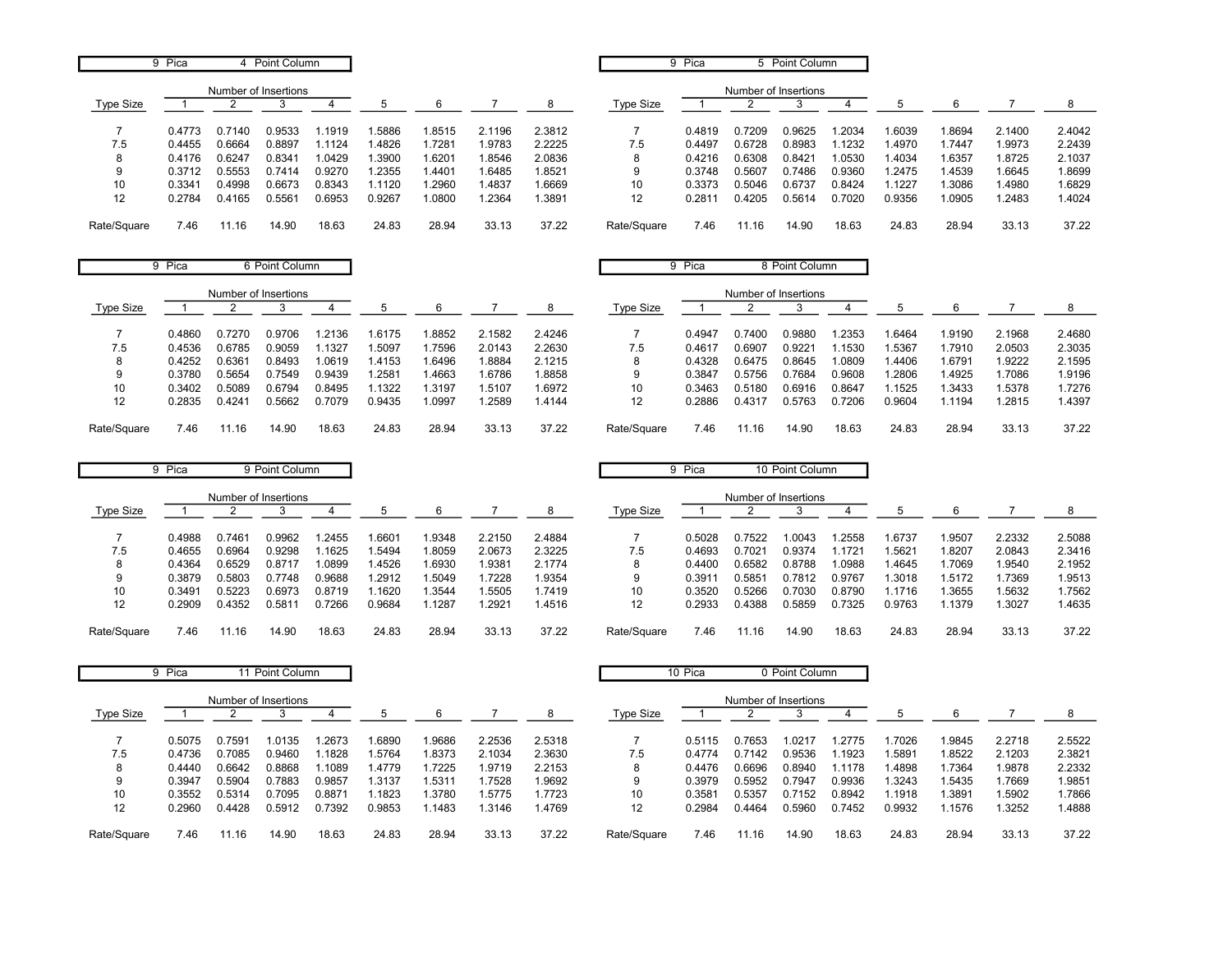|                   | 10 Pica |        | 5 Point Column       |        |        |        |        |        |             | 11 Pica |        | 0 Point Column       |        |        |        |        |        |
|-------------------|---------|--------|----------------------|--------|--------|--------|--------|--------|-------------|---------|--------|----------------------|--------|--------|--------|--------|--------|
|                   |         |        | Number of Insertions |        |        |        |        |        |             |         |        | Number of Insertions |        |        |        |        |        |
| Type Size         |         |        |                      |        | b      | 6      |        | 8      | Type Size   |         |        |                      |        |        |        |        |        |
|                   | 0.5330  | 0.7974 | 1.0646               | .3311  | .7741  | 2.0678 | 2.3672 | 2.6594 |             | 0.5627  | 0.8418 | 1.1239               | .4052  | 1.8729 | 2.1829 | 2.4989 | 2.8075 |
| 7.5               | 0.4975  | 0.7442 | 0.9937               | .2424  | 1.6559 | 1.9300 | 2.2094 | 2.4821 | 7.5         | 0.5252  | 0.7857 | 1.0490               | .3116  | .7480  | 2.0374 | 2.3324 | 2.6203 |
| 8                 | 0.4664  | 0.6977 | 0.9315               | .1647  | .5524  | 1.8093 | 2.0713 | 2.3270 | 8           | 0.4924  | 0.7366 | 0.9834               | .2296  | 1.6388 | 1.9100 | 2.1866 | 2.4565 |
| 9                 | 0.4146  | 0.6202 | 0.8280               | 1.0353 | .3799  | 1.6083 | 1.8411 | 2.0684 | 9           | 0.4377  | 0.6547 | 0.8741               | .0930  | 1.4567 | 1.6978 | 9436.  | 2.1836 |
| 10                | 0.3731  | 0.5582 | 0.7452               | 0.9318 | .2419  | .4475  | 1.6570 | 1.8616 | 10          | 0.3939  | 0.5892 | 0.7867               | 0.9837 | 1.3110 | .5280  | 1.7493 | 1.9652 |
| $12 \overline{ }$ | 0.3109  | 0.4651 | 0.6210               | 0.7765 | 1.0349 | .2062  | .3809  | .5513  | 12          | 0.3282  | 0.4910 | 0.6556               | 0.8197 | 1.0925 | .2734  | .4577  | 1.6377 |
| Rate/Square       | 7.46    | 11.16  | 14.90                | 18.63  | 24.83  | 28.94  | 33.13  | 37.22  | Rate/Square | 7.46    |        | 14.90                | 18.63  | 24.83  | 28.94  | 33.13  | 37.22  |

|             | 11 Pica |                      | 3 Point Column |        |       |        |        |        |             | 11 Pica |                      | 7 Point Column |        |        |        |        |        |
|-------------|---------|----------------------|----------------|--------|-------|--------|--------|--------|-------------|---------|----------------------|----------------|--------|--------|--------|--------|--------|
|             |         | Number of Insertions |                |        |       |        |        |        |             |         | Number of Insertions |                |        |        |        |        |        |
| Type Size   |         |                      |                |        | 5     | 6      |        | 8      | Type Size   |         |                      |                |        |        | 6      |        |        |
|             | 0.5755  | 0.8609               | .1494          | .4372  | .9155 | 2.2325 | 2.5557 | 2.8713 |             | 0.5924  | 0.8862               | .183'          | .4793  | 1.9716 | 2.2980 | 2.6307 | 2.9555 |
| 7.5         | 0.537'  | 0.8035               | 1.0728         | .3414  | .7878 | 2.0837 | 2.3854 | 2.6798 | 7.5         | 0.5529  | 0.8271               | l.1043         | .3807  | 1.8402 | 2.1448 | 2.4553 | 2.7584 |
| 8           | 0.5036  | 0.7533               | .0058          | .2575  | .6760 | 1.9535 | 2.2363 | 2.5124 | 8           | 0.5183  | 0.7754               | 1.0353         | .2944  | .7252  | 2.0108 | 2.3019 | 2.5860 |
| 9           | 0.4476  | 0.6696               | 0.8940         | .1178  | .4898 | 1.7364 | .9878  | 2.2332 | 9           | 0.4607  | 0.6892               | 0.9202         | .1506  | 1.5335 | .7873  | 2.0461 | 2.2987 |
| 10          | 0.4028  | 0.6026               | 0.8046         | .0060  | .3408 | .5628  | .7890  | 2.0099 | 10          | 0.4147  | 0.6203               | 0.8282         | 1.0355 | .3802  | .6086  | 1.8415 | 2.0688 |
| 12          | 0.3357  | 0.5022               | 0.6705         | 0.8384 | .1174 | .3023  | .4909  | 1.6749 | 12          | 0.3455  | 0.5169               | 0.6902         | 0.8629 | .1501  | .3405  | 1.5346 | 1.7240 |
| Rate/Square | 7.46    | .16                  | 14.90          | 18.63  | 24.83 | 28.94  | 33.13  | 37.22  | Rate/Square | 7.46    | 11.16                | 14.90          | 18.63  | 24.83  | 28.94  | 33.13  | 37.22  |

|                  | 12 Pica |        | 5 Point Column       |        |        |        |        |        |             | 12 Pica |                      | 9 Point Column |        |        |        |        |        |
|------------------|---------|--------|----------------------|--------|--------|--------|--------|--------|-------------|---------|----------------------|----------------|--------|--------|--------|--------|--------|
|                  |         |        | Number of Insertions |        |        |        |        |        |             |         | Number of Insertions |                |        |        |        |        |        |
| <b>Type Size</b> |         |        |                      |        |        | 6      |        |        | Type Size   |         |                      |                |        |        |        |        |        |
|                  | 0.6353  | 0.9504 | .2690                | .5866  | 2.1147 | 2.4647 | 2.8215 | 3.1699 |             | 0.6522  | 0.9757               | .3027          | .6288  | 2.1709 | 2.5302 | 2.8965 | 3.2541 |
| 7.5              | 0.5930  | 0.8871 | .1844                | .4809  | .9737  | 2.3004 | 2.6334 | 2.9585 | 7.5         | 0.6087  | 0.9107               | .2158          | .5202  | 2.0261 | 2.3615 | 2.7034 | 3.0372 |
|                  | 0.5559  | 0.8316 | 1.1103               | .3883  | .8503  | 2.1566 | 2.4688 | 2.7736 |             | 0.5707  | 0.8537               | .1399          | .4252  | .8995  | 2.2139 | 2.5344 | 2.8473 |
| 9                | 0.4942  | 0.7392 | 0.9870               | .2341  | .6447  | .9170  | 2.1945 | 2.4655 | 9           | 0.5073  | 0.7589               | 1.0132         | .2668  | .6884  | .9679  | 2.2528 | 2.5310 |
| 10               | 0.4447  | 0.6653 | 0.8883               | .1106  | .4803  | .7253  | .9751  | 2.2189 | 10          | 0.4566  | 0.6830               | 0.9119         | .1402  | .5196  | .7711  | 2.0276 | 2.2779 |
| 12               | 0.3706  | 0.5544 | 0.7402               | 0.9255 | .2336  | .4377  | .6459  | 1.8491 | 12          | 0.3805  | 0.5692               | 0.7599         | 0.9501 | .2663  | .4759  | 1.6896 | 1.8982 |
| Rate/Square      | 7.46    | 11.16  | 14.90                | 18.63  | 24.83  | 28.94  | 33.13  | 37.22  | Rate/Square | 7.46    | 11.16                | 14.90          | 18.63  | 24.83  | 28.94  | 33.13  | 37.22  |

|                  | 13 Pica |                      | 0 Point Column |        |        |        |        |        |                  | 13 Pica |                      | 2 Point Column |        |        |        |        |        |
|------------------|---------|----------------------|----------------|--------|--------|--------|--------|--------|------------------|---------|----------------------|----------------|--------|--------|--------|--------|--------|
|                  |         | Number of Insertions |                |        |        |        |        |        |                  |         | Number of Insertions |                |        |        |        |        |        |
| <b>Type Size</b> |         |                      |                |        | 5      | 6      |        |        | <b>Type Size</b> |         |                      |                |        | b      | 6      |        |        |
|                  | 0.6650  | 0.9948               | .3282          | .6607  | 2.2134 | 2.5798 | 2.9533 | 3.3179 |                  | 0.6737  | .0078                | .3456          | .6824  | 2.2424 | 2.6135 | 2.9919 | 3.3613 |
| 7.5              | 0.6207  | 0.9285               | .2397          | 1.5500 | 2.0659 | 2.4078 | 2.7564 | 3.0967 | 7.5              | 0.6288  | 0.9407               | 1.2559         | .5703  | 2.0929 | 2.4393 | 2.7925 | 3.1372 |
|                  | 0.5819  | 0.8705               | .1622          | 1.4531 | 1.9367 | 2.2573 | 2.5841 | 2.9032 | 8                | 0.5895  | 0.8819               | 1.1774         | .4721  | .9621  | 2.2868 | 2.6179 | 2.9411 |
| 9                | 0.5172  | 0.7738               | 1.0331         | .2917  | .7215  | 2.0065 | 2.2970 | 2.5806 | 9                | 0.5240  | 0.7839               | 1.0466         | .3086  | .7441  | 2.0327 | 2.3271 | 2.6143 |
| 10               | 0.4655  | 0.6964               | 0.9298         | .1625  | .5494  | 1.8059 | 2.0673 | 2.3225 | 10               | 0.4716  | 0.7055               | 0.9419         | .1777  | .5697  | .8295  | 2.0943 | 2.3529 |
| 12               | 0.3879  | 0.5803               | 0.7748         | 0.9688 | .2912  | .5049  | 1.7228 | 1.9354 | 12               | 0.3930  | 0.5879               | 0.7849         | 0.9814 | .3080  | .5246  | 1.7453 | 1.9607 |
| Rate/Square      | 7.46    | 11.16                | 14.90          | 18.63  | 24.83  | 28.94  | 33.13  | 37.22  | Rate/Square      | 7.46    | 11.16                | 14.90          | 18.63  | 24.83  | 28.94  | 33.13  | 37.22  |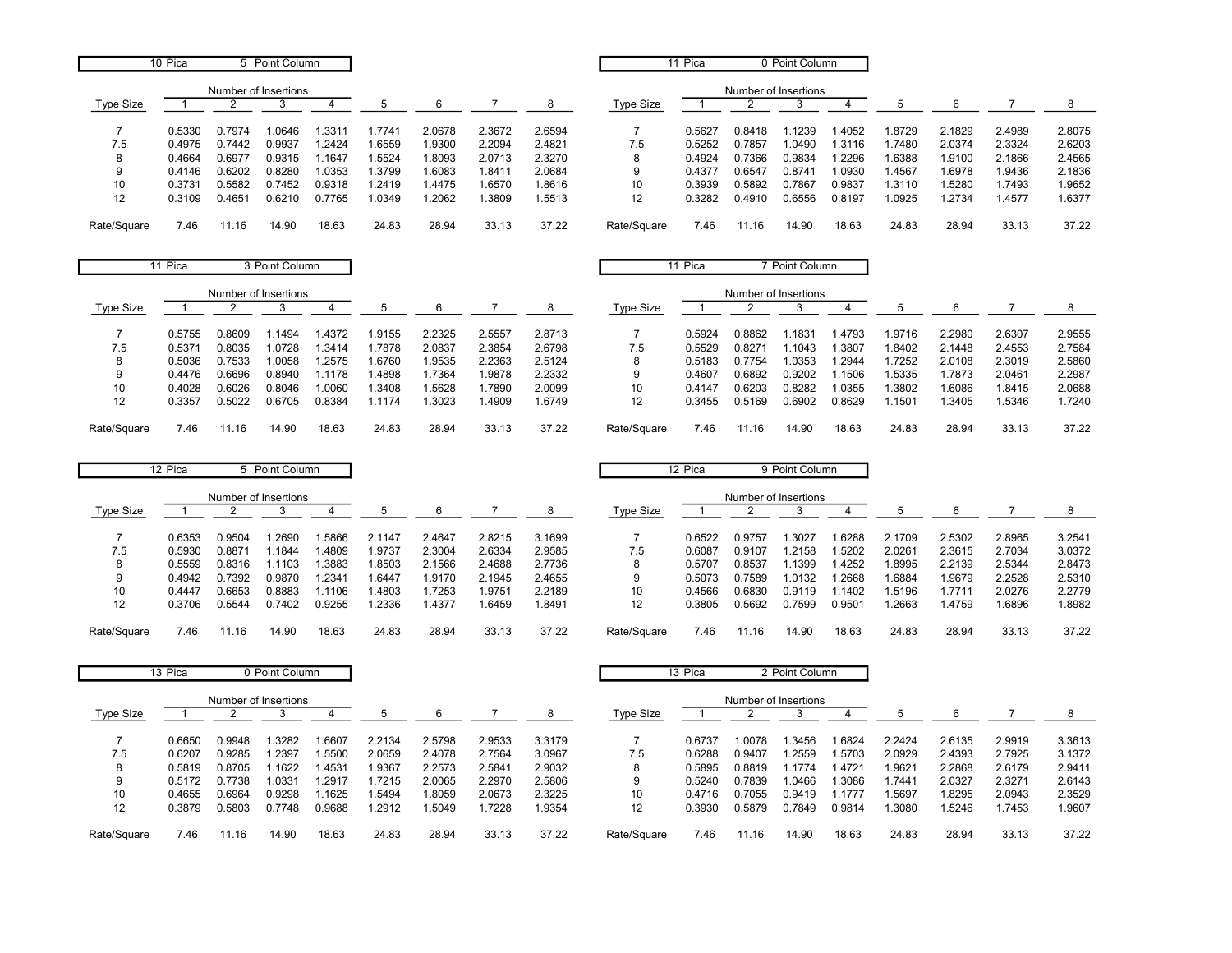|             | 14 Pica |                      | 2 Point Column |        |        |        |        |        |                  | 14 Pica |                      | 5 Point Column |        |        |        |        |        |
|-------------|---------|----------------------|----------------|--------|--------|--------|--------|--------|------------------|---------|----------------------|----------------|--------|--------|--------|--------|--------|
|             |         | Number of Insertions |                |        |        |        |        |        |                  |         | Number of Insertions |                |        |        |        |        |        |
| Type Size   |         |                      |                |        |        | 6      |        | 8      | <b>Type Size</b> |         |                      |                |        |        | 6      |        |        |
|             | 0.7249  | .0844                | .4478          | 1.8102 | 2.4126 | 2.8120 | 3.2191 | 3.6165 |                  | 0.7376  | 1035                 | 1.4733         | .8421  | 2.4552 | 2.8616 | 3.2759 | 3.6803 |
| 7.5         | 0.6765  | .0121                | .3513          | 1.6895 | 2.2518 | 2.6245 | 3.0045 | 3.3754 | 7.5              | 0.6885  | .0299                | .3751          | .7193  | 2.2915 | 2.6708 | 3.0575 | 3.4350 |
| 8           | 0.6342  | 0.9488               | .2668          | 1.5839 | 2.1110 | 2.4605 | 2.8167 | 3.1644 | ŏ                | 0.6454  | 0.9656               | .2891          | 1.6119 | 2.1483 | 2.5039 | 2.8664 | 3.2203 |
| 9           | 0.5638  | 0.8434               | .1260          | 1.4079 | 1.8765 | 2.1871 | 2.5037 | 2.8128 | 9                | 0.5737  | 0.8583               | .1459          | 1.4328 | 1.9096 | 2.2257 | 2.5479 | 2.8625 |
| 10          | 0.5074  | ).7591               | 1.0134         | .2671  | .6888  | .9684  | 2.2534 | 2.5316 | 10               | 0.5164  | 0.7725               | .0313          | .2895  | .7186  | 2.0031 | 2.2931 | 2.5762 |
| 12          | 0.4228  | 0.6325               | 0.8445         | 1.0559 | .4074  | .6403  | 1.8778 | 2.1096 | 12               | 0.4303  | 0.6437               | 0.8594         | 1.0746 | 1.4322 | .6693  | 1.9109 | 2.1468 |
| Rate/Square | 7.46    | 11.16                | 14.90          | 18.63  | 24.83  | 28.94  | 33.13  | 37.22  | Rate/Square      | 7.46    | 11.16                | 14.90          | 18.63  | 24.83  | 28.94  | 33.13  | 37.22  |

|             | 14 Pica |        | Point Column         |       |        |        |        |        |             | 14 Pica |                      | 9 Point Column |        |        |        |        |        |
|-------------|---------|--------|----------------------|-------|--------|--------|--------|--------|-------------|---------|----------------------|----------------|--------|--------|--------|--------|--------|
|             |         |        | Number of Insertions |       |        |        |        |        |             |         | Number of Insertions |                |        |        |        |        |        |
| Type Size   |         |        |                      |       | b.     | 6      |        | 8      | Type Size   |         |                      |                |        |        | 6      |        |        |
|             | 0.7458  | . 1157 | .4897                | .8626 | 2.4824 | 2.8933 | 3.3122 | 3.7211 |             | 0.7545  | 1288                 | .5070          | .8843  | 2.5114 | 2.9271 | 3.3509 | 3.7645 |
| 7.5         | 0.6961  | 1.0414 | .3903                | .7384 | 2.3169 | 2.7004 | 3.0914 | 3.4731 | 7.5         | 0.7042  | .0535                | 1.4066         | 1.7587 | 2.3440 | 2.7319 | 3.1275 | 3.5136 |
| 8           | 0.6526  | 0.9763 | .3035                | .6298 | 2.1721 | 2.5317 | 2.8982 | 3.2560 | 8           | 0.6602  | 0.9877               | 1.3187         | .6488  | 2.1975 | 2.5612 | 2.9320 | 3.2940 |
| 9           | 0.5801  | 0.8678 | 1.1586               | .4487 | .9308  | 2.2504 | 2.5762 | 2.8942 | 9           | 0.5869  | 0.8779               | 1.1721         | .4656  | 1.9533 | 2.2766 | 2.6062 | 2.9280 |
| 10          | 0.5221  | 0.7810 | .0428                | .3038 | .7377  | 2.0253 | 2.3186 | 2.6048 | 10          | 0.5282  | 0.7901               | 1.0549         | .3190  | .7580  | 2.0490 | 2.3456 | 2.6352 |
| 12          | 0.4351  | 0.6509 | 0.8690               | .0865 | .4481  | .6878  | .9321  | 2.1707 | 12          | 0.4401  | 0.6584               | 0.8791         | 1.0992 | 1.4650 | .7075  | 1.9547 | 2.1960 |
| Rate/Square | 7.46    | .16    | 14.90                | 18.63 | 24.83  | 28.94  | 33.13  | 37.22  | Rate/Square | 7.46    | 11.16                | 14.90          | 18.63  | 24.83  | 28.94  | 33.13  | 37.22  |

|                  | 15 Pica |        | 0 Point Column       |       |        |        |        |        |             | 15 Pica |                      | 9 Point Column |        |        |        |        |        |
|------------------|---------|--------|----------------------|-------|--------|--------|--------|--------|-------------|---------|----------------------|----------------|--------|--------|--------|--------|--------|
|                  |         |        | Number of Insertions |       |        |        |        |        |             |         | Number of Insertions |                |        |        |        |        |        |
| <b>Type Size</b> |         |        |                      |       |        |        |        |        | Type Size   |         |                      |                |        |        |        |        |        |
|                  | 0.7673  | 1479   | .5326                | .9162 | 2.5539 | 2.9767 | 3.4077 | 3.8283 |             | 0.8057  | .2053                | 1.6092         | 2.0120 | 2.6816 | 3.1255 | 3.5780 | 4.0198 |
| 7.5              | 0.7162  | 0714   | .4304                | .7885 | 2.3837 | 2.7782 | 3.1805 | 3.5731 | 7.5         | 0.7520  | 1249                 | .5019          | 1.8779 | 2.5029 | 2.9172 | 3.3395 | 3.7518 |
| 8                | 0.6714  | .0044  | .3410                | .6767 | 2.2347 | 2.6046 | 2.9817 | 3.3498 |             | 0.7050  | .0546                | .4081          | .7605  | 2.3464 | 2.7348 | 3.1308 | 3.5173 |
| 9                | 0.5968  | 0.8928 | .1920                | .4904 | .9864  | 2.3152 | 2.6504 | 2.9776 | 9           | 0.6266  | 0.9374               | .2516          | .5649  | 2.0857 | 2.4310 | 2.7829 | 3.1265 |
| 10               | 0.5371  | 0.8035 | .0728                | .3414 | .7878  | 2.0837 | 2.3854 | 2.6798 | 10          | 0.5640  | 0.8437               | .1264          | .4084  | .8771  | 2.1879 | 2.5046 | 2.8138 |
| 12               | 0.4476  | 0.6696 | 0.8940               | .1178 | .4898  | .7364  | .9878  | 2.2332 | 12          | 0.4700  | 0.7031               | 0.9387         | .1737  | .5643  | .8232  | 2.0872 | 2.3449 |
| Rate/Square      | 7.46    | 11.16  | 14.90                | 18.63 | 24.83  | 28.94  | 33.13  | 37.22  | Rate/Square | 7.46    | 1.16                 | 14.90          | 18.63  | 24.83  | 28.94  | 33.13  | 37.22  |

|                  | 17 Pica |        | 3 Point Column       |        |        |        |        |        |                  | 19 Pica |                      | 0 Point Column |        |        |        |        |        |
|------------------|---------|--------|----------------------|--------|--------|--------|--------|--------|------------------|---------|----------------------|----------------|--------|--------|--------|--------|--------|
|                  |         |        | Number of Insertions |        |        |        |        |        |                  |         | Number of Insertions |                |        |        |        |        |        |
| <b>Type Size</b> |         |        |                      |        |        |        |        |        | <b>Type Size</b> |         |                      |                |        |        | 6      |        |        |
|                  | 0.8824  | .3201  | .7625                | 2.2037 | 2.9370 | 3.4232 | 3.9188 | 4.4026 |                  | 0.9719  | .4540                | 1.9413         | 2.4272 | 3.2350 | 3.7705 | 4.3164 | 4.8492 |
| 7.5              | 0.8236  | .2321  | .6450                | 2.0568 | 2.7412 | 3.1950 | 3.6576 | 4.1091 | 7.5              | 0.9071  | .3571                | 1.8118         | 2.2654 | 3.0193 | 3.5191 | 4.0286 | 4.5260 |
|                  | 0.7721  | .1551  | .5422                | 1.9282 | 2.5699 | 2.9953 | 3.4290 | 3.8523 | 8                | 0.8504  | .2722                | 1.6986         | 2.1238 | 2.8306 | 3.2992 | 3.7768 | 4.2431 |
| 9                | 0.6863  | .0267  | .3708                | 1.7140 | 2.2844 | 2.6625 | 3.0480 | 3.4242 | 9                | 0.7559  | .1309                | 1.5099         | .8878  | 2.5161 | 2.9326 | 3.3572 | 3.7716 |
| 10               | 0.6177  | 0.9240 | .2337                | 1.5426 | 2.0559 | 2.3962 | 2.7432 | 3.0818 | 10               | 0.6804  | .0178                | .3589          | .6991  | 2.2645 | 2.6393 | 3.0215 | 3.3945 |
| 12               | 0.5147  | 0.7700 | .0281                | 1.2855 | 1.7133 | 9969.  | 2.2860 | 2.5682 | 12               | 0.5670  | 0.8482               | .1324          | 1.4159 | .8871  | 2.1994 | 2.5179 | 2.8287 |
| Rate/Square      | 7.46    | 11.16  | 14.90                | 18.63  | 24.83  | 28.94  | 33.13  | 37.22  | Rate/Square      | 7.46    | 11.16                | 14.90          | 18.63  | 24.83  | 28.94  | 33.13  | 37.22  |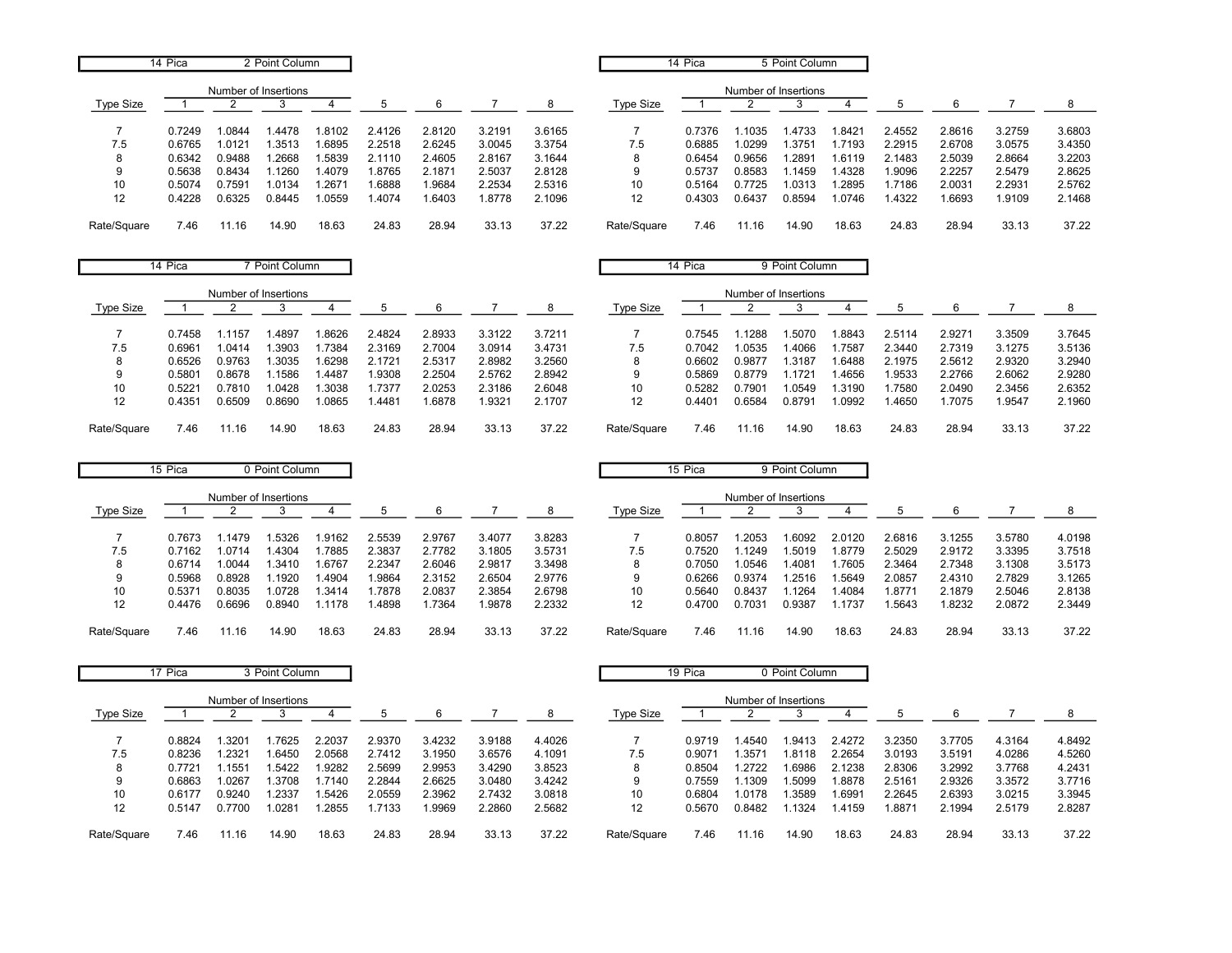|             | 19 Pica |        | 4 Point Column       |        |        |        |        |        |                  | 19 Pica |                      | 6 Point Column |        |        |        |        |        |
|-------------|---------|--------|----------------------|--------|--------|--------|--------|--------|------------------|---------|----------------------|----------------|--------|--------|--------|--------|--------|
| Type Size   |         |        | Number of Insertions |        |        | h      |        | 8      | <b>Type Size</b> |         | Number of Insertions |                |        |        | 6      |        | 8      |
|             | 0.9888  | 4792   | .9750                | 2.4694 | 3.2912 | 3.8360 | 4.3913 | 4.9335 |                  | 0.9975  | .4923                | 1.9923         | 2.4911 | 3.3201 | 3.8697 | 4.4300 | 4.9768 |
| 7.5         | 0.9229  | .3806  | .8433                | 2.3048 | 3.0718 | 3.5802 | 4.0986 | 4.6046 | 7.5              | 0.9310  | .3928                | 1.8595         | 2.3250 | 3.0988 | 3.6117 | 4.1346 | 4.6451 |
| 8           | 0.8652  | 1.2943 | .7281                | 2.1607 | 2.8798 | 3.3565 | 3.8424 | 4.3168 | 8                | 0.8728  | .3057                | 1.7433         | 2.1797 | 2.9051 | 3.3860 | 3.8762 | 4.3547 |
| 9           | 0.7691  | .1505  | .5361                | .9206  | 2.5598 | 2.9835 | 3.4155 | 3.8371 | 9                | 0.7758  | .1606                | 1.5496         | 1.9375 | 2.5823 | 3.0098 | 3.4455 | 3.8709 |
| 10          | 0.6922  | 1.0355 | .3825                | .7286  | 2.3038 | 2.6852 | 3.0739 | 3.4534 | 10               | 0.6983  | .0446                | 1.3946         | .7438  | 2.3241 | 2.7088 | 3.1010 | 3.4838 |
| 12          | 0.5768  | 0.8629 | .1521                | .4405  | .9199  | 2.2376 | 2.5616 | 2.8779 | 12               | 0.5819  | 0.8705               | .1622          | .4531  | 1.9367 | 2.2573 | 2.5841 | 2.9032 |
| Rate/Square | 7.46    | 11.16  | 14.90                | 18.63  | 24.83  | 28.94  | 33.13  | 37.22  | Rate/Square      | 7.46    | 11.16                | 14.90          | 18.63  | 24.83  | 28.94  | 33.13  | 37.22  |

|             | 19 Pica |        | 9 Point Column       |        |        |        |        |        |             | 19 Pica |                      | 10 Point Column |        |        |        |        |        |
|-------------|---------|--------|----------------------|--------|--------|--------|--------|--------|-------------|---------|----------------------|-----------------|--------|--------|--------|--------|--------|
|             |         |        | Number of Insertions |        |        |        |        |        |             |         | Number of Insertions |                 |        |        |        |        |        |
| Type Size   |         |        |                      |        |        | 6      |        | 8      | Type Size   |         |                      |                 |        |        |        |        |        |
|             | 1.0103  | 1.5114 | 2.0179               | 2.5230 | 3.3627 | 3.9193 | 4.4867 | 5.0407 |             | .0144   | 1.5175               | 2.0261          | 2.5333 | 3.3763 | 3.9352 | 4.5049 | 5.0611 |
| 7.5         | 0.9429  | .4106  | 1.8834               | 2.3548 | 3.1385 | 3.6580 | 4.1876 | 4.7046 | 7.5         | 0.9468  | 1.4163               | 1.8910          | 2.3644 | 3.1512 | 3.6728 | 4.2046 | 4.7237 |
| 8           | 0.8840  | .3225  | .7657                | 2.2077 | 2.9424 | 3.4294 | 3.9259 | 4.4106 | 8           | 0.8876  | .3278                | .7728           | 2.2166 | 2.9543 | 3.4433 | 3.9418 | 4.4284 |
| 9           | 0.7858  | .1755  | 1.5695               | 9624.  | 2.6154 | 3.0483 | 3.4897 | 3.9205 | 9           | 0.7890  | .1803                | .5758           | .9703  | 2.6260 | 3.0607 | 3.5038 | 3.9364 |
| 10          | 0.7072  | 1.0580 | 1.4125               | .7661  | 2.3539 | 2.7435 | 3.1407 | 3.5285 | 10          | 0.7101  | 1.0623               | .4182           | .7733  | 2.3634 | 2.7546 | 3.1534 | 3.5427 |
| 12          | 0.5893  | 0.8816 | 1.1771               | 1.4718 | 1.9616 | 2.2863 | 2.6173 | 2.9404 | 12          | 0.5917  | 0.8852               | .1819           | .4777  | 9695.  | 2.2955 | 2.6279 | 2.9523 |
| Rate/Square | 7.46    | 1.16   | 14.90                | 18.63  | 24.83  | 28.94  | 33.13  | 37.22  | Rate/Square | 7.46    | . 1.16               | 14.90           | 18.63  | 24.83  | 28.94  | 33.13  | 37.22  |

|             | 19 Pica |        | 11 Point Column      |        |        |        |        |        |             | 20 Pica |                      | 3 Point Column |        |        |        |        |        |
|-------------|---------|--------|----------------------|--------|--------|--------|--------|--------|-------------|---------|----------------------|----------------|--------|--------|--------|--------|--------|
|             |         |        | Number of Insertions |        |        |        |        |        |             |         | Number of Insertions |                |        |        |        |        |        |
| Type Size   |         |        |                      |        |        | -6     |        |        | Type Size   |         |                      |                |        |        |        |        |        |
|             | 1.0190  | .5244  | 2.0353               | 2.5448 | 3.3916 | 3.9530 | 4.5254 | 5.0840 |             | 1.0359  | .5496                | 2.0690         | 2.5869 | 3.4478 | 4.0185 | 4.6003 | 5.1683 |
| 7.5         | 0.9511  | .4228  | 8996.                | 2.3751 | 3.1655 | 3.6895 | 4.2237 | 4.7451 | 7.5         | 0.9668  | .4463                | 1.9310         | 2.4144 | 3.2180 | 3.7506 | 4.2936 | 4.8237 |
| 8           | 0.8916  | .3338  | .7808                | 2.2267 | 2.9677 | 3.4589 | 3.9597 | 4.4485 |             | 0.9064  | .3559                | 1.8104         | 2.2635 | 3.0168 | 3.5162 | 4.0253 | 4.5222 |
| 9           | 0.7926  | .1856  | .5830                | .9793  | 2.6379 | 3.0746 | 3.5197 | 3.9543 | g           | 0.8057  | .2053                | 1.6092         | 2.0120 | 2.6816 | 3.1255 | 3.5780 | 4.0198 |
| 10          | 0.7133  | .0671  | 1.4247               | .7813  | 2.3741 | 2.7671 | 3.1678 | 3.5588 | 10          | 0.7251  | .0848                | 1.4483         | .8108  | 2.4135 | 2.8130 | 3.2202 | 3.6178 |
| 12          | 0.5944  | 0.8892 | .1872                | .4844  | .9785  | 2.3059 | 2.6398 | 2.9657 | 12          | 0.6043  | 0.9040               | 1.2069         | .5090  | 2.0112 | 2.3441 | 2.6835 | 3.0148 |
| Rate/Square | 7.46    | 11.16  | 14.90                | 18.63  | 24.83  | 28.94  | 33.13  | 37.22  | Rate/Square | 7.46    | 11.16                | 14.90          | 18.63  | 24.83  | 28.94  | 33.13  | 37.22  |

|             | 20 Pica |                      | 4 Point Column |        |        |        |        |        |                  | 20 Pica |                      | 6 Point Column |        |        |        |        |        |
|-------------|---------|----------------------|----------------|--------|--------|--------|--------|--------|------------------|---------|----------------------|----------------|--------|--------|--------|--------|--------|
|             |         | Number of Insertions |                |        |        |        |        |        |                  |         | Number of Insertions |                |        |        |        |        |        |
| Type Size   |         |                      |                |        |        | 6      |        |        | <b>Type Size</b> |         |                      |                |        |        | ĥ      |        |        |
|             | 1.0400  | .5558                | 2.0771         | 2.5971 | 3.4614 | 4.0344 | 4.6185 | 5.1887 |                  | 1.0487  | .5688                | 2.0945         | 2.6188 | 3.4904 | 4.0681 | 4.6571 | 5.2321 |
| 7.5         | 0.9706  | .4520                | .9387          | 2.4240 | 3.2307 | 3.7654 | 4.3106 | 4.8428 | 7.5              | 0.9788  | .4642                | .9549          | 2.4443 | 3.2577 | 3.7969 | 4.3467 | 4.8833 |
| 8           | 0.9100  | .3613                | .8175          | 2.2725 | 3.0288 | 3.5301 | 4.0412 | 4.5401 | 8                | 0.9176  | .3727                | 1.8327         | 2.2915 | 3.0541 | 3.5596 | 4.0750 | 4.5781 |
| 9           | 0.8089  | .2100                | 1.6156         | 2.0200 | 2.6922 | 3.1379 | 3.5922 | 4.0356 | 9                | 0.8156  | .2202                | .6291          | 2.0369 | 2.7147 | 3.1641 | 3.6222 | 4.0694 |
| 10          | 0.7280  | 0.0890               | .4540          | 1.8180 | 2.4230 | 2.8241 | 3.2330 | 3.6321 | 10               | 0.7341  | .0981                | .4662          | 1.8332 | 2.4433 | 2.8477 | 3.2600 | 3.6624 |
| 12          | 0.6066  | 0.9075               | .2117          | 1.5150 | 2.0192 | 2.3534 | 2.6941 | 3.0267 | 12               | 0.6117  | 0.9151               | .2218          | 1.5277 | 2.0361 | 2.3731 | 2.7167 | 3.0520 |
| Rate/Square | 7.46    | 11.16                | 14.90          | 18.63  | 24.83  | 28.94  | 33.13  | 37.22  | Rate/Square      | 7.46    | 11.16                | 14.90          | 18.63  | 24.83  | 28.94  | 33.13  | 37.22  |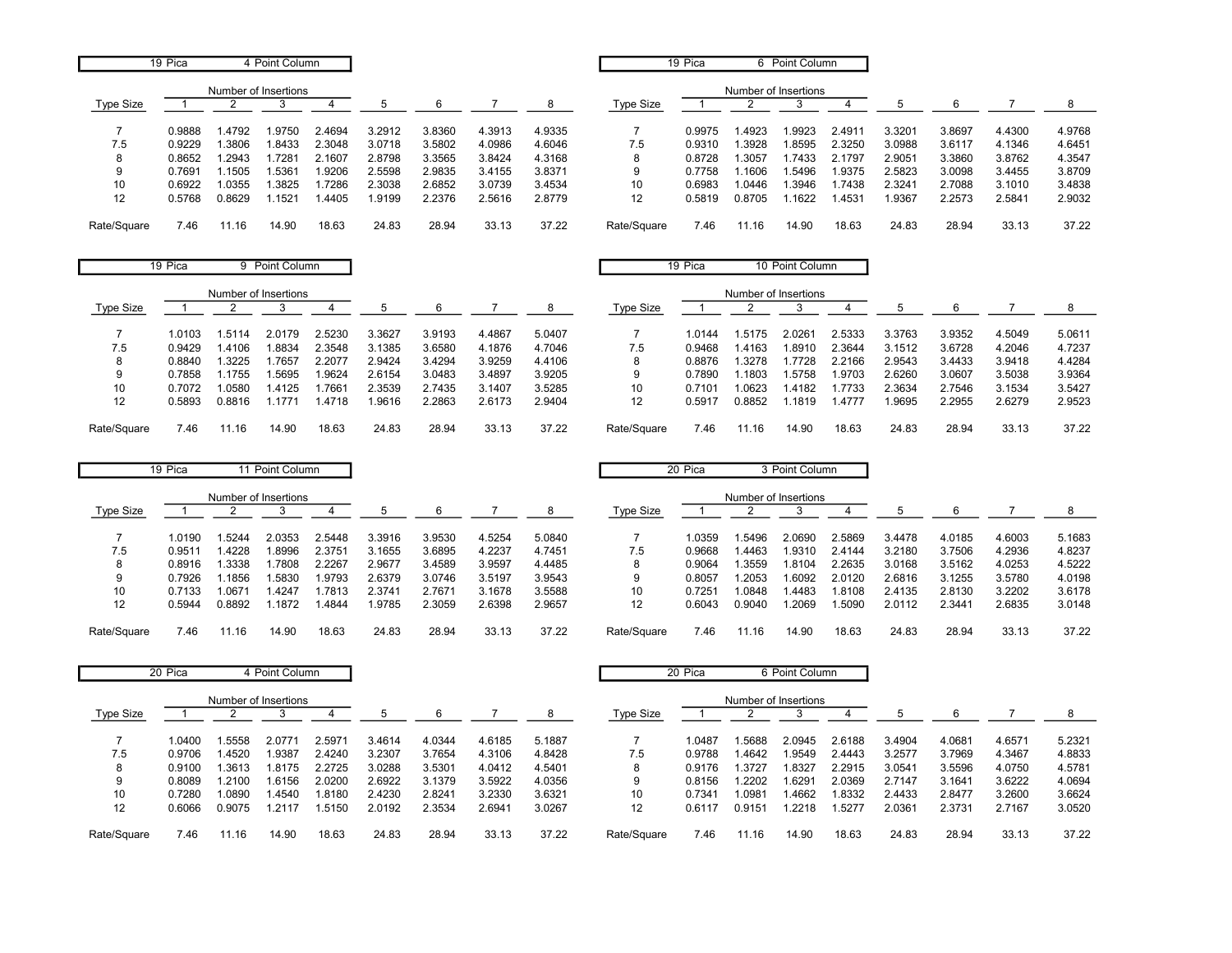|                   | 21 Pica |        | 6 Point Column       |        |        |        |        |        |             | 21 Pica |                      | Point Column |        |        |        |        |        |
|-------------------|---------|--------|----------------------|--------|--------|--------|--------|--------|-------------|---------|----------------------|--------------|--------|--------|--------|--------|--------|
|                   |         |        | Number of Insertions |        |        |        |        |        |             |         | Number of Insertions |              |        |        |        |        |        |
| Type Size         |         |        |                      |        | b      | 6      |        | 8      | Type Size   |         |                      |              |        |        |        |        |        |
|                   | 1.0998  | .6453  | 2.1967               | 2.7466 | 3.6607 | 4.2666 | 4.8843 | 5.4873 |             | .1039   | .6514                | 2.2049       | 2.7568 | 3.6743 | 4.2825 | 4.9025 | 5.5077 |
| 7.5               | 1.0265  | .5356  | 2.0502               | 2.5635 | 3.4166 | 3.9821 | 4.5587 | 5.1215 | 7.5         | 1.0303  | .5413                | 2.0579       | 2.5730 | 3.4293 | 3.9970 | 4.5757 | 5.1405 |
| 8                 | 0.9623  | .4396  | .9221                | 2.4033 | 3.2031 | 3.7333 | 4.2738 | 4.8014 | 8           | 0.9659  | .4450                | 1.9293       | 2.4122 | 3.2150 | 3.7472 | 4.2897 | 4.8192 |
| 9                 | 0.8554  | .2797  | 1.7085               | 2.1362 | 2.8472 | 3.3185 | 3.7989 | 4.2679 | g           | 0.8586  | .2844                | 1.7149       | 2.1442 | 2.8578 | 3.3308 | 3.8130 | 4.2838 |
| 10                | 0.7699  | .1517  | .5377                | 1.9226 | 2.5625 | 2.9866 | 3.4190 | 3.8411 | 10          | 0.7727  | .1560                | 1.5434       | .9298  | 2.5720 | 2.9977 | 3.4317 | 3.8554 |
| $12 \overline{ }$ | 0.6416  | 0.9598 | .2814                | .6022  | 2.1354 | 2.4888 | 2.8492 | 3.2009 | 12          | 0.6439  | 0.9633               | 1.2862       | .6081  | 2.1433 | 2.4981 | 2.8598 | 3.2128 |
| Rate/Square       | 7.46    | 11.16  | 14.90                | 18.63  | 24.83  | 28.94  | 33.13  | 37.22  | Rate/Square | 7.46    |                      | 14.90        | 18.63  | 24.83  | 28.94  | 33.13  | 37.22  |

|             | 22 Pica |        | 0 Point Column       |        |        |        |        |        |             | 22 Pica |                      | Point Column |        |        |        |        |        |
|-------------|---------|--------|----------------------|--------|--------|--------|--------|--------|-------------|---------|----------------------|--------------|--------|--------|--------|--------|--------|
|             |         |        | Number of Insertions |        |        |        |        |        |             |         | Number of Insertions |              |        |        |        |        |        |
| Type Size   |         |        |                      |        |        | 6      |        | 8      | Type Size   |         |                      |              |        |        |        |        |        |
|             | .1254   | .6836  | 2.2478               | 2.8105 | 3.7458 | 4.3658 | 4.9979 | 5.6149 |             | .1295   | 1.6897               | 2.2559       | 2.8207 | 3.7594 | 4.3817 | 5.0161 | 5.6353 |
| 7.5         | .0504   | .5713  | 2.0979               | 2.6231 | 3.4961 | 4.0748 | 4.6647 | 5.2406 | 7.5         | .0542   | .5770                | 2.1055       | 2.6326 | 3.5088 | 4.0896 | 4.6817 | 5.2596 |
| 8           | 0.9847  | i 4731 | 1.9668               | 2.4592 | 3.2776 | 3.8201 | 4.3732 | 4.9130 | 8           | 0.9883  | 4785                 | 1.9740       | 2.4681 | 3.2895 | 3.8340 | 4.3891 | 4.9309 |
| 9           | 0.8753  | .3094  | .7483                | 2.1859 | 2.9134 | 3.3956 | 3.8873 | 4.3671 | 9           | 0.8785  | .3142                | .7546        | 2.1939 | 2.9240 | 3.4080 | 3.9014 | 4.3830 |
| 10          | 0.7878  | .1785  | 1.5734               | .9673  | 2.6220 | 3.0561 | 3.4985 | 3.9304 | 10          | 0.7906  | .1828                | .5792        | .9745  | 2.6316 | 3.0672 | 3.5112 | 3.9447 |
| 12          | 0.6565  | 0.9821 | 1.3112               | .6394  | 2.1850 | 2.5467 | 2.9154 | 3.2754 | 12          | 0.6589  | 0.9857               | .3160        | .6454  | 2.1930 | 2.5560 | 2.9260 | 3.2873 |
| Rate/Square | 7.46    | 1.16   | 14.90                | 18.63  | 24.83  | 28.94  | 33.13  | 37.22  | Rate/Square | 7.46    | . 1.16               | 14.90        | 18.63  | 24.83  | 28.94  | 33.13  | 37.22  |

|             | 22 Pica |       | 10 Point Column      |        |        |        |        |        |             | 23 Pica |                      | 0 Point Column |        |        |        |        |        |
|-------------|---------|-------|----------------------|--------|--------|--------|--------|--------|-------------|---------|----------------------|----------------|--------|--------|--------|--------|--------|
|             |         |       | Number of Insertions |        |        |        |        |        |             |         | Number of Insertions |                |        |        |        |        |        |
| Type Size   |         |       |                      |        |        | 6      |        | 8      | Type Size   |         |                      |                |        |        |        |        |        |
|             | .1679   | 7471  | 2.3326               | 2.9165 | 3.8871 | 4.5305 | 5.1865 | 5.8267 |             | 1.1765  | .760 <sup>-</sup>    | 2.3499         | 2.9382 | 3.9160 | 4.5643 | 5.2251 | 5.8701 |
| 7.5         | 0900.   | .6306 | 2.177'               | 2.7221 | 3.6280 | 4.2285 | 4.8407 | 5.4383 | 7.5         | 1.0981  | .6428                | 2.1933         | 2.7423 | 3.6550 | 4.2600 | 4.8767 | 5.4788 |
| 8           | 1.0219  | .528  | 2.0410               | 2.5519 | 3.4012 | 3.9642 | 4.5381 | 5.0984 | 8           | 1.0295  | .5401                | 2.0562         | 2.5709 | 3.4265 | 3.9937 | 4.5719 | 5.1364 |
| 9           | 0.9083  | .3588 | .8142                | 2.2684 | 3.0233 | 3.5237 | 4.0339 | 4.5319 | 9           | 0.9151  | .3690                | 1.8277         | 2.2853 | 3.0458 | 3.5500 | 4.0639 | 4.5657 |
| 10          | 0.8175  | .2230 | .6328                | 2.0415 | 2.7210 | 3.1714 | 3.6305 | 4.0787 | 10          | 0.8236  | .2321                | 1.6450         | 2.0568 | 2.7412 | 3.1950 | 3.6576 | 4.1091 |
| 12          | 0.6812  | .0191 | .3607                | .7013  | 2.2675 | 2.6428 | 3.0254 | 3.3989 | 12          | 0.6863  | .0267                | 1.3708         | .7140  | 2.2844 | 2.6625 | 3.0480 | 3.4242 |
| Rate/Square | 7.46    | .1.16 | 14.90                | 18.63  | 24.83  | 28.94  | 33.13  | 37.22  | Rate/Square | 7.46    | 1.16                 | 14.90          | 18.63  | 24.83  | 28.94  | 33.13  | 37.22  |

|             | 23 Pica |                      | 3 Point Column |        |        |        |        |        |                  | 24 Pica |                      | 0 Point Column |        |        |        |        |        |
|-------------|---------|----------------------|----------------|--------|--------|--------|--------|--------|------------------|---------|----------------------|----------------|--------|--------|--------|--------|--------|
|             |         | Number of Insertions |                |        |        |        |        |        |                  |         | Number of Insertions |                |        |        |        |        |        |
| Type Size   |         |                      |                |        |        | ĥ      |        |        | <b>Type Size</b> |         |                      |                |        |        | 6      |        |        |
|             | .1893   | .7792                | 2.3755         | 2.9702 | 3.9586 | 4.6139 | 5.2819 | 5.9339 |                  | 1.2277  | .8366                | 2.4521         | 3.0660 | 4.0863 | 4.7627 | 5.4523 | 6.1253 |
| 7.5         | .1100   | .6606                | 2.2171         | 2.7721 | 3.6947 | 4.3063 | 4.9297 | 5.5383 | 7.5              | 1.1459  | .7142                | 2.2886         | 2.8616 | 3.8139 | 4.4452 | 5.0888 | 5.7170 |
| 8           | 1.0407  | .5568                | 2.0786         | 2.5989 | 3.4638 | 4.0371 | 4.6216 | 5.1922 | 8                | 1.0742  | .6070                | 2.1456         | 2.6827 | 3.5755 | 4.1674 | 4.7707 | 5.3597 |
| 9           | 0.9250  | .3838                | .8476          | 2.3101 | 3.0789 | 3.5886 | 4.1081 | 4.6153 | 9                | 0.9549  | .4285                | .9072          | 2.3846 | 3.1782 | 3.7043 | 4.2406 | 4.7642 |
| 10          | 0.8325  | .2455                | .6628          | 2.0791 | 2.7710 | 3.2297 | 3.6973 | 4.1538 | 10               | 0.8594  | .2856                | .7165          | 2.1462 | 2.8604 | 3.3339 | 3.8166 | 4.2877 |
| 12          | 0.6938  | .0379                | .3857          | 1.7326 | 2.3092 | 2.6914 | 3.0811 | 3.4615 | 12               | 0.7162  | 1.0714               | .4304          | 1.7885 | 2.3837 | 2.7782 | 3.1805 | 3.5731 |
| Rate/Square | 7.46    | 11.16                | 14.90          | 18.63  | 24.83  | 28.94  | 33.13  | 37.22  | Rate/Square      | 7.46    | 11.16                | 14.90          | 18.63  | 24.83  | 28.94  | 33.13  | 37.22  |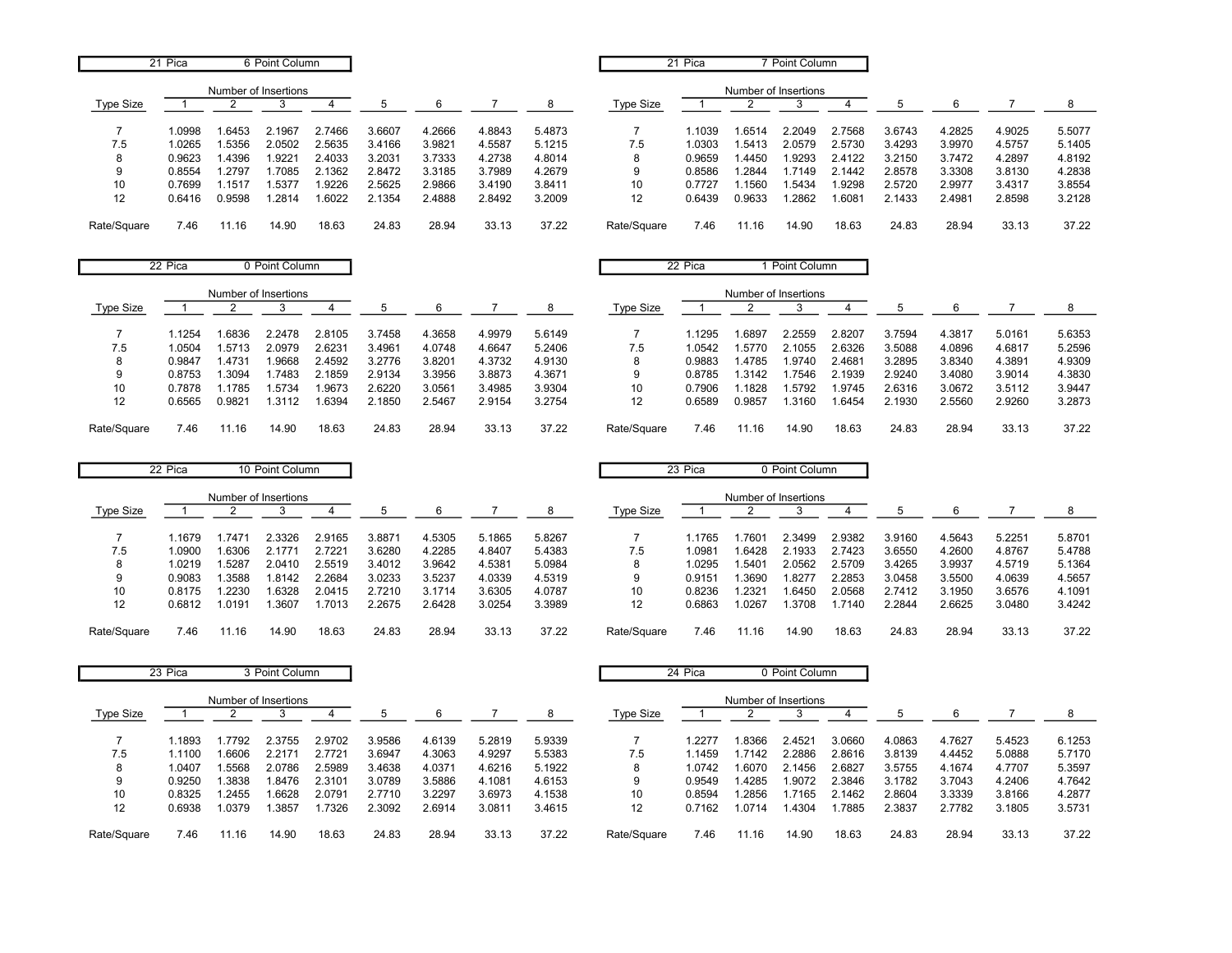|             | 25 Pica |                      | 6 Point Column |        |        |        |        |        |                  | 26 Pica |                      | 0 Point Column |        |        |        |        |        |
|-------------|---------|----------------------|----------------|--------|--------|--------|--------|--------|------------------|---------|----------------------|----------------|--------|--------|--------|--------|--------|
|             |         | Number of Insertions |                |        |        |        |        |        |                  |         | Number of Insertions |                |        |        |        |        |        |
| Type Size   |         |                      |                |        |        |        |        |        | <b>Type Size</b> |         |                      |                |        |        |        |        |        |
|             | 1.3044  | .9514                | 2.6054         | 3.2576 | 4.3417 | 5.0604 | 5.7930 | 6.5082 |                  | 1.3300  | .9897                | 2.6565         | 3.3215 | 4.4268 | 5.1596 | 5.9066 | 6.6358 |
| 7.5         | 1.2175  | .8213                | 2.4317         | 3.0404 | 4.0523 | 4.7230 | 5.4068 | 6.0743 | 7.5              | 1.2413  | .8570                | 2.4794         | 3.1000 | 4.1317 | 4.8156 | 5.5128 | 6.1934 |
| 8           | 1.1414  | .7075                | 2.2797         | 2.8504 | 3.7990 | 4.4278 | 5.0689 | 5.6947 | 8                | 1.1638  | 7410                 | 2.3244         | 2.9063 | 3.8735 | 4.5146 | 5.1683 | 5.8063 |
| 9           | 1.0146  | 1.5178               | 2.0264         | 2.5337 | 3.3769 | 3.9358 | 4.5057 | 5.0619 | 9                | 1.0345  | .5475                | 2.066'         | 2.5834 | 3.4431 | 4.0130 | 4.5940 | 5.1612 |
| 10          | 0.9131  | .3660                | .8238          | 2.2803 | 3.0392 | 3.5423 | 4.0551 | 4.5557 | 10               | 0.9310  | 3928                 | .8595          | 2.3250 | 3.0988 | 3.6117 | 4.1346 | 4.6451 |
| 12          | 0.7609  | .1383                | .5198          | .9003  | 2.5327 | 2.9519 | 3.3793 | 3.7964 | 12               | 0.7758  | .1606                | .5496          | .9375  | 2.5823 | 3.0098 | 3.4455 | 3.8709 |
| Rate/Square | 7.46    | 11.16                | 14.90          | 18.63  | 24.83  | 28.94  | 33.13  | 37.22  | Rate/Square      | 7.46    | 11.16                | 14.90          | 18.63  | 24.83  | 28.94  | 33.13  | 37.22  |

|             | 26 Pica |        | 3 Point Column       |        |        |        |        |        |             | 29 Pica |                      | 3 Point Column |        |        |        |        |        |
|-------------|---------|--------|----------------------|--------|--------|--------|--------|--------|-------------|---------|----------------------|----------------|--------|--------|--------|--------|--------|
|             |         |        | Number of Insertions |        |        |        |        |        |             |         | Number of Insertions |                |        |        |        |        |        |
| Type Size   |         |        |                      |        |        | 6      |        | 8      | Type Size   |         |                      |                |        |        |        |        |        |
|             | .3428   | 2.0088 | 2.6820               | 3.3534 | 4.4694 | 5.2092 | 5.9634 | 6.6996 |             | .4963   | 2.2384               | 2.9885         | 3.7366 | 4.9802 | 5.8045 | 6.6449 | 7.4653 |
| 7.5         | .2533   | 1.8749 | 2.5032               | 3.1298 | 4.1714 | 4.8619 | 5.5658 | 6.2530 | 7.5         | .3965   | 2.0892               | 2.7893         | 3.4875 | 4.6482 | 5.4176 | 6.2019 | 6.9676 |
| 8           | 1.1750  | .7577  | 2.3468               | 2.9342 | 3.9107 | 4.5581 | 5.2180 | 5.8622 | 8           | .3092   | .9586                | 2.6150         | 3.2696 | 4.3577 | 5.0790 | 5.8143 | 6.5321 |
| 9           | .0444   | .5624  | 2.0860               | 2.6082 | 3.4762 | 4.0516 | 4.6382 | 5.2108 | 9           | .1638   | .7410                | 2.3244         | 2.9063 | 3.8735 | 4.5146 | 5.1683 | 5.8063 |
| 10          | 0.9400  | .4062  | 1.8774               | 2.3474 | 3.1286 | 3.6464 | 4.1744 | 4.6897 | 10          | 1.0474  | .5669                | 2.0920         | 2.6157 | 3.4861 | 4.0632 | 4.6515 | 5.2257 |
| 12          | 0.7833  | .1718  | 1.5645               | .9562  | 2.6072 | 3.0387 | 3.4787 | 3.9081 | 12          | 0.8728  | .3057                | .7433          | 2.1797 | 2.9051 | 3.3860 | 3.8762 | 4.3547 |
| Rate/Square | 7.46    | 1.16   | 14.90                | 18.63  | 24.83  | 28.94  | 33.13  | 37.22  | Rate/Square | 7.46    | . 1.16               | 14.90          | 18.63  | 24.83  | 28.94  | 33.13  | 37.22  |

|             | 29 Pica |        | 4 Point Column       |        |        |        |        |        |             | 29 Pica |                      | 6 Point Column |        |        |        |        |        |
|-------------|---------|--------|----------------------|--------|--------|--------|--------|--------|-------------|---------|----------------------|----------------|--------|--------|--------|--------|--------|
|             |         |        | Number of Insertions |        |        |        |        |        |             |         | Number of Insertions |                |        |        |        |        |        |
| Type Size   |         |        |                      |        |        |        |        | 8      | Type Size   |         |                      |                |        |        |        |        |        |
|             | .5004   | 2.2445 | 2.9967               | 3.7469 | 4.9938 | 5.8204 | 6.6631 | 7.4857 |             | .5091   | 2.2575               | 3.0141         | 3.7686 | 5.0228 | 5.8541 | 6.7017 | 7.5291 |
| 7.5         | .4003   | 2.0949 | 2.7969               | 3.4971 | 4.6609 | 5.4324 | 6.2189 | 6.9866 | 7.5         | 1.4084  | 2.1070               | 2.8131         | 3.5173 | 4.6879 | 5.4639 | 6.2549 | 7.0271 |
| 8           | .3128   | .9639  | 2.6221               | 3.2785 | 4.3696 | 5.0929 | 5.8302 | 6.5500 | 8           | 1.3204  | .9753                | 2.6373         | 3.2975 | 4.3949 | 5.1224 | 5.8640 | 6.5879 |
| 9           | .1669   | .7457  | 2.3308               | 2.9142 | 3.8841 | 4.5270 | 5.1824 | 5.8222 | 9           | 1.1737  | .7558                | 2.3443         | 2.9311 | 3.9066 | 4.5532 | 5.2125 | 5.8559 |
| 10          | 1.0502  | .5711  | 2.0977               | 2.6228 | 3.4957 | 4.0743 | 4.6642 | 5.2400 | 10          | 1.0563  | .5803                | 2.1098         | 2.6380 | 3.5159 | 4.0979 | 4.6912 | 5.2704 |
| 12          | 0.8752  | .3093  | .748'                | 2.1857 | 2.9131 | 3.3952 | 3.8868 | 4.3667 | 12          | 0.8803  | .3169                | 1.7582         | 2.1983 | 2.9299 | 3.4149 | 3.9093 | 4.3920 |
| Rate/Square | 7.46    | 1.16   | 14.90                | 18.63  | 24.83  | 28.94  | 33.13  | 37.22  | Rate/Square | 7.46    | 1.16                 | 14.90          | 18.63  | 24.83  | 28.94  | 33.13  | 37.22  |

|             | 29 Pica |                      | 7 Point Column |        |        |        |        |        |                  | 29 Pica |                      | 8 Point Column |        |        |        |        |        |
|-------------|---------|----------------------|----------------|--------|--------|--------|--------|--------|------------------|---------|----------------------|----------------|--------|--------|--------|--------|--------|
|             |         | Number of Insertions |                |        |        |        |        |        |                  |         | Number of Insertions |                |        |        |        |        |        |
| Type Size   |         |                      |                |        |        | ĥ      |        |        | <b>Type Size</b> |         |                      |                |        |        | 6      |        |        |
|             | 1.5131  | 2.2636               | 3.0222         | 3.7788 | 5.0364 | 5.8700 | 6.7199 | 7.5495 |                  | 1.5177  | 2.2705               | 3.0314         | 3.7903 | 5.0517 | 5.8879 | 6.7403 | 7.5725 |
| 7.5         | 1.4123  | 2.1127               | 2.8207         | 3.5269 | 4.7006 | 5.4787 | 6.2719 | 7.0462 | 7.5              | 1.4166  | 2.1192               | 2.8293         | 3.5376 | 4.7149 | 5.4954 | 6.2910 | 7.0676 |
| 8           | .3240   | .9807                | 2.6445         | 3.3065 | 4.4068 | 5.1363 | 5.8799 | 6.6058 | 8                | 1.3280  | .9867                | 2.6525         | 3.3165 | 4.4202 | 5.1519 | 5.8978 | 6.6259 |
| 9           | .1769   | .7606                | 2.3506         | 2.9391 | 3.9172 | 4.5656 | 5.2266 | 5.8718 | 9                | 1.1805  | .7660                | 2.3578         | 2.9480 | 3.9291 | 4.5795 | 5.2425 | 5.8897 |
| 10          | 1.0592  | .5845                | 2.1156         | 2.6452 | 3.5255 | 4.1090 | 4.7039 | 5.2846 | 10               | 1.0624  | .5894                | 2.1220         | 2.6532 | 3.5362 | 4.1215 | 4.7182 | 5.3007 |
| 12          | 0.8827  | .3205                | .7630          | 2.2043 | 2.9379 | 3.4242 | 3.9199 | 4.4039 | 12               | 0.8854  | .3245                | .7683          | 2.2110 | 2.9468 | 3.4346 | 3.9319 | 4.4173 |
| Rate/Square | 7.46    | 11.16                | 14.90          | 18.63  | 24.83  | 28.94  | 33.13  | 37.22  | Rate/Square      | 7.46    | 11.16                | 14.90          | 18.63  | 24.83  | 28.94  | 33.13  | 37.22  |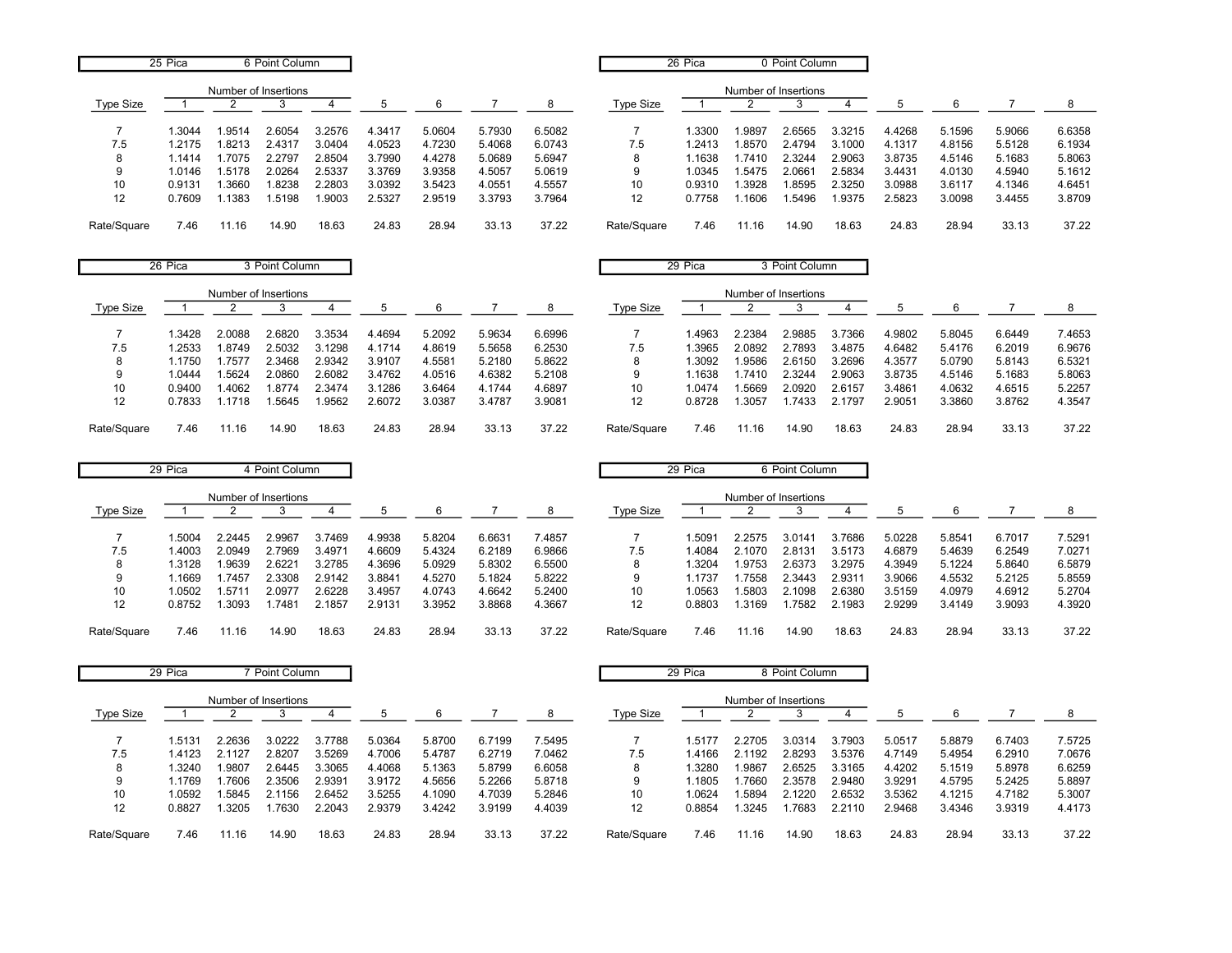|             | 30 Pica |                      | 0 Point Column |        |        |        |        |        |                  | 30 Pica |                      | 3 Point Column |        |        |        |        |        |
|-------------|---------|----------------------|----------------|--------|--------|--------|--------|--------|------------------|---------|----------------------|----------------|--------|--------|--------|--------|--------|
|             |         | Number of Insertions |                |        |        |        |        |        |                  |         | Number of Insertions |                |        |        |        |        |        |
| Type Size   |         |                      |                |        |        |        |        |        | <b>Type Size</b> |         |                      |                |        |        |        |        |        |
|             | 1.5346  | 2.2958               | 3.0651         | 3.8325 | 5.1079 | 5.9534 | 6.8153 | 7.6567 |                  | 1.5474  | 2.3149               | 3.0907         | 3.8644 | 5.1505 | 6.0030 | 6.8721 | 7.7205 |
| 7.5         | 1.4323  | 2.1427               | 2.8608         | 3.5770 | 4.7674 | 5.5565 | 6.3610 | 1462.  | 7.5              | 1.4443  | 2.1606               | 2.8846         | 3.6068 | 4.8071 | 5.6028 | 6.4140 | 7.2058 |
| 8           | 1.3428  | 2.0088               | 2.6820         | 3.3534 | 4.4694 | 5.2092 | 5.9634 | 6.6996 | 8                | 1.3540  | 2.0255               | 2.7044         | 3.3813 | 4.5066 | 5.2526 | 6.0131 | 6.7554 |
| 9           | 1.1936  | .7856                | 2.3840         | 2.9808 | 3.9728 | 4.6304 | 5.3008 | 5.9552 |                  | 1.2035  | .8005                | 2.4039         | 3.0056 | 4.0059 | 4.6690 | 5.3450 | 6.0048 |
| 10          | 1.0742  | .6070                | 2.1456         | 2.6827 | 3.5755 | 4.1674 | 4.7707 | 5.3597 | 10               | 1.0832  | .6204                | 2.1635         | 2.7051 | 3.6053 | 4.2021 | 4.8105 | 5.4043 |
| 12          | 0.8952  | .3392                | .7880          | 2.2356 | 2.9796 | 3.4728 | 3.9756 | 4.4664 | 12               | 0.9027  | .3504                | .8029          | 2.2542 | 3.0044 | 3.5017 | 4.0087 | 4.5036 |
| Rate/Square | 7.46    | 11.16                | 14.90          | 18.63  | 24.83  | 28.94  | 33.13  | 37.22  | Rate/Square      | 7.46    | 11.16                | 14.90          | 18.63  | 24.83  | 28.94  | 33.13  | 37.22  |

|             | 30 Pica |                      | 9 Point Column |        |        |        |        |        |                  | 30 Pica |                      | 10 Point Column |        |        |        |        |        |
|-------------|---------|----------------------|----------------|--------|--------|--------|--------|--------|------------------|---------|----------------------|-----------------|--------|--------|--------|--------|--------|
|             |         | Number of Insertions |                |        |        |        |        |        |                  |         | Number of Insertions |                 |        |        |        |        |        |
| Type Size   |         |                      |                |        |        | 6      |        | 8      | <b>Type Size</b> |         |                      |                 |        |        |        |        |        |
|             | .5730   | 2.3532               | 3.1418         | 3.9283 | 5.2356 | 6.1022 | 6.9857 | 7.8481 |                  | .5771   | 2.3593               | 3.1499          | 3.9385 | 5.2492 | 6.1181 | 7.0039 | 7.8685 |
| 7.5         | .4681   | 2.1963               | 2.9323         | 3.6664 | 4.8865 | 5.6954 | 6.5200 | 7.3249 | 7.5              | .4719   | 2.2020               | 2.9399          | 3.6759 | 4.8993 | 5.7102 | 6.5369 | 7.3440 |
|             | .3764   | 2.0590               | 2.7491         | 3.4372 | 4.5811 | 5.3394 | 6.1125 | 6.8671 | 8                | .3800   | 2.0644               | 2.7562          | 3.4462 | 4.5931 | 5.3533 | 6.1284 | 6.8850 |
| 9           | .2234   | 1.8302               | 2.4436         | 3.0553 | 4.0721 | 4.7462 | 5.4333 | 6.1041 | 9                | .2266   | .8350                | 2.4500          | 3.0633 | 4.0827 | 4.7585 | 5.4475 | 6.1200 |
| 10          | 1.1011  | 1.6472               | 2.1992         | 2.7498 | 3.6649 | 4.2715 | 4.8900 | 5.4937 | 10               | .1040   | .6515                | 2.2050          | 2.7569 | 3.6744 | 4.2827 | 4.9027 | 5.5080 |
| 12          | 0.9176  | 1.3727               | 1.8327         | 2.2915 | 3.0541 | 3.5596 | 4.0750 | 4.5781 | 12               | 0.9200  | .3763                | 1.8375          | 2.2975 | 3.0620 | 3.5689 | 4.0856 | 4.5900 |
| Rate/Square | 7.46    | 11.16                | 14.90          | 18.63  | 24.83  | 28.94  | 33.13  | 37.22  | Rate/Square      | 7.46    | 11.16                | 14.90           | 18.63  | 24.83  | 28.94  | 33.13  | 37.22  |

|             | 31 Pica |                      | 0 Point Column |        |        |        |        |        |             | 31 Pica |                      | 2 Point Column |        |        |        |        |        |
|-------------|---------|----------------------|----------------|--------|--------|--------|--------|--------|-------------|---------|----------------------|----------------|--------|--------|--------|--------|--------|
|             |         | Number of Insertions |                |        |        |        |        |        |             |         | Number of Insertions |                |        |        |        |        |        |
| Type Size   |         |                      |                |        |        |        |        |        | Type Size   |         |                      |                |        |        |        |        |        |
|             | .5858   | 2.3723               | 3.1673         | 3.9602 | 5.2781 | 6.1518 | 7.0425 | 7.9119 |             | .5945   | 4.3853               | 3.1847         | 3.9819 | 5.3071 | 6.1856 | 7.0811 | 7.9553 |
| 7.5         | .4801   | 2.2141               | 2.9562         | 3.6962 | 4.9263 | 5.7417 | 6.5730 | 7.3844 | 7.5         | 1.4882  | 2.2263               | 2.9724         | 3.7165 | 4.9533 | 5.7732 | 6.6090 | 7.4249 |
| 8           | .3876   | 2.0758               | 2.7714         | 3.4652 | 4.6184 | 5.3828 | 6.1622 | 6.9229 |             | .3952   | 2.0871               | 2.7866         | 3.4842 | 4.6437 | 5.4124 | 6.1960 | 6.9609 |
| 9           | .2334   | .8451                | 2.4635         | 3.0802 | 4.1052 | 4.7847 | 5.4775 | 6.1537 | 9           | .2402   | .8552                | 2.4770         | 3.0971 | 4.1277 | 4.8110 | 5.5075 | 6.1875 |
| 10          | .1100   | .6606                | 2.2171         | 2.7721 | 3.6947 | 4.3063 | 4.9297 | 5.5383 | 10          | .1161   | .6697                | 2.2293         | 2.7873 | 3.7150 | 4.3299 | 4.9568 | 5.5687 |
| 12          | 0.9250  | .3838                | .8476          | 2.3101 | 3.0789 | 3.5886 | 4.1081 | 4.6153 | 12          | 0.9301  | .3914                | 1.857          | 2.3228 | 3.0958 | 3.6082 | 4.1306 | 4.6406 |
| Rate/Square | 7.46    | 11.16                | 14.90          | 18.63  | 24.83  | 28.94  | 33.13  | 37.22  | Rate/Square | 7.46    | 11.16                | 14.90          | 18.63  | 24.83  | 28.94  | 33.13  | 37.22  |

|             | 31 Pica |                      | 3 Point Column |        |        |        |        |        |             | 33 Pica |                      | 0 Point Column |        |        |        |        |        |
|-------------|---------|----------------------|----------------|--------|--------|--------|--------|--------|-------------|---------|----------------------|----------------|--------|--------|--------|--------|--------|
|             |         | Number of Insertions |                |        |        |        |        |        |             |         | Number of Insertions |                |        |        |        |        |        |
| Type Size   |         |                      |                |        |        |        |        |        | Type Size   |         |                      |                |        |        |        |        |        |
|             | 5986. ا | 2.3914               | 3.1929         | 3.9921 | 5.3207 | 6.2014 | 7.0993 | 7.9757 |             | 1.6881  | 2.5253               | 3.3717         | 4.2157 | 5.6187 | 6.5487 | 7.4968 | 8.4224 |
| 7.5         | .4920   | 2.2320               | 2.9800         | 3.7260 | 4.9660 | 5.7880 | 6.6260 | 7.4440 | 7.5         | .5756   | 2.3570               | 3.1469         | 3.9347 | 5.2441 | 6.1121 | 6.9971 | 7.8609 |
| 8           | .3988   | 2.0925               | 2.7938         | 3.4931 | 4.6556 | 5.4263 | 6.2119 | 6.9788 | 8           | .477'   | 2.2097               | 2.9502         | 3.6887 | 4.9163 | 5.7301 | 6.5597 | 7.3696 |
| 9           | .2433   | .8600                | 2.4833         | 3.1050 | 4.1383 | 4.8233 | 5.5217 | 6.2033 | 9           | 1.3130  | .9642                | 2.6224         | 3.2789 | 4.3701 | 5.0934 | 5.8309 | 6.5507 |
| 10          | 1.1190  | 1.6740               | 2.2350         | 2.7945 | 3.7245 | 4.3410 | 4.9695 | 5.5830 | 10          | .1817   | .7677                | 2.3602         | 2.9510 | 3.9331 | 4.5841 | 5.2478 | 5.8956 |
| 12          | 0.9325  | .3950                | .8625          | 2.3288 | 3.1038 | 3.6175 | 4.1413 | 4.6525 | 12          | 0.9847  | .4731                | .9668          | 2.4592 | 3.2776 | 3.8201 | 4.3732 | 4.9130 |
| Rate/Square | 7.46    | 11.16                | 14.90          | 18.63  | 24.83  | 28.94  | 33.13  | 37.22  | Rate/Square | 7.46    | 11.16                | 14.90          | 18.63  | 24.83  | 28.94  | 33.13  | 37.22  |